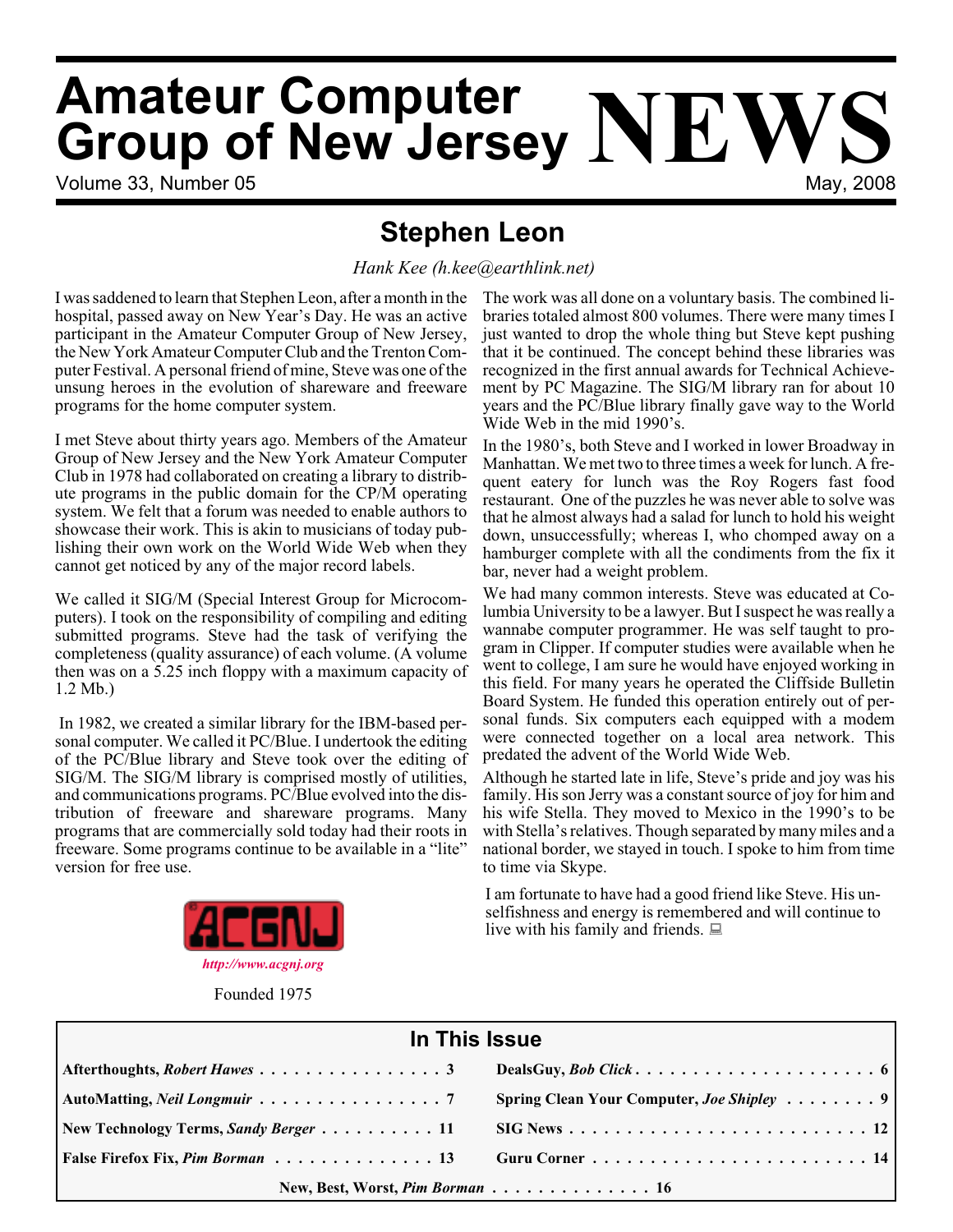# **Officers, Directors and Leaders**

| <b>Officers</b>                |                      |                    | <b>Board of Directors</b>   |                     |                    |
|--------------------------------|----------------------|--------------------|-----------------------------|---------------------|--------------------|
| President                      | Mike Redlich         | (908) 246-0410     | Director Emeritus           | Sol Libes           | $(609)$ 520-9024   |
| Vice President                 | <b>Mark Douches</b>  | $(908) 889 - 2366$ | Through 2008                | <b>Bill Farrell</b> | $(732) 572 - 3481$ |
| Treasurer                      | Malthi Masurekar     | (732) 560-1534     |                             | David McRichie      |                    |
| Secretary                      | Paul Syers           | $(732)$ 388-1345   |                             | Lenny Thomas        |                    |
| Past President                 | Frank Warren         | $(908)$ 756-7898   |                             | Don McBride         | $(732) 560 - 0369$ |
| <b>Special Interest Groups</b> |                      |                    | Through 2009                | Gregg McCarthy      |                    |
| Net.                           | Manuel J. Goyenechea |                    |                             | Arnold Milstein     | $(908)$ 753-8036   |
| C Languages                    | Bruce Arnold         | $(908)$ 735-7898   |                             | John Raff           | $(973)$ 992-9002   |
| Firefox Activity               | David McRitchie      |                    |                             | <b>Bob Hawes</b>    |                    |
| Genealogy                      | Frank Warren         | $(908) 756 - 1681$ | <b>Standing Committees</b>  |                     |                    |
| Investing                      | Jim Cooper           |                    | APCUG Rep.                  | Frank Warren        | $(908)$ 756-1681   |
| Java                           | Michael Redlich      | $(908)$ 537-4915   | Facilities                  | John Raff           | $(973)$ 992-9002   |
| Layman's Forum                 | Matthew Skoda        | (908) 359-8842     | Financial                   | <b>Mark Douches</b> | $(908) 889 - 2366$ |
| <b>LUNICS</b>                  | Andreas Meyer        |                    | Historian                   | Lenny Thomas        |                    |
| NJ Gamers                      | Gregg McCarthy       |                    | Membership                  | Mark Douches        | $(908) 889 - 2366$ |
| Mobile Devices                 | David Eisen          |                    | Newsletter                  | $-$ open $-$        |                    |
| VBA & Excel                    | James Ditaranto      | $(201)$ 986-1104   | <b>Trenton ComputerFest</b> | Mike Redlich        | $(908)$ 246-0410   |
| Web Dev                        | Evan Williams        | $(908)$ 359-8070   | Vendor Liaison              | Arnold Milstein     | $(908)$ 753-8036   |
| <b>Window Pains</b>            | John Raff            | $(973)$ 992-9002   | Webmaster                   | John Raff           | $(973)$ 992-9002   |
|                                |                      |                    |                             |                     |                    |

# **ACGNJ News**

**Editor**

Barbara DeGroot 145 Gun Club Road Palmerton PA 18071 Tel: (570) 606-3596 bdegroot@ptd.net

#### **Associate Editor** Bill Farrell (732) 572-3481 *wfarr18124@aol.com*

**Publisher**

**ACGNJ News** is published by the Amateur Computer Group of New Jersey, Incorporated (ACGNJ), PO Box 135, Scotch Plains NJ 07076. ACGNJ, a non-profit educational corporation, is an independent computer user group. Opinions expressed<br>herein are solely those of the individual author or editor. This publication is **Copy-**<br>right © 2008 by the Amateur Computer<br>Group of New Jersey, Inc., all rights re-**Group of New Jersey, Inc., all rights re- served. Permission to reprint with ap- propriate credit is hereby given to non-profit organizations.**

**Submissions:** Articles, reviews, cartoons, illustrations. Most common formats are acceptable. Graphics embedded in the docu-<br>ment must also be included as separate files. Fax or mail hard copy and/or disk to editor: OR e-mail to Editor. **Always con**firm. Date review and include name of word processor used, your name, address and phone *and* name, address and phone of manufacturer, if available.

**Tips for reviewers:** Why does anyone need it? Why did you like it or hate it? Ease (or difficulty) of installation, learning and use. Would you pay for it?

**Advertising:** Non-commercial announce- ments from members are free. Commercial ads 15 cents per word, \$5 minimum. Camera ready display ads: Full page (7 x 10 inches) \$150, two-thirds page (4½ x 10) \$115, half-page \$85, one-third \$57, quarter \$50, eighth \$30. Discount 10% on 3 or more con- secutive insertions. Enclose payment.

**Publication Exchange:** Other computer user groups are invited to send a subscription to ACGNJ at the address below. We will re- spond in kind.

**Address Changes** should be directed to Martin Rosenblum (*m.rosenblum@ieee.org*) and/or to his attention at ACGNJ at the ad- dress below.

**Membership**, including subscription: 1 year \$25, 2 years \$40, 3 years \$55. Student or Senior Citizen (over 65): 1 year \$20, 3 years \$45. Family of member, without subscription, \$10 per year. Send name, address and payment to ACGNJ, PO Box 135, Scotch Plains NJ 07076.

**Typographic Note**: The ACGNJ News is produced using Corel Ventura 5. Font fami- lies used are Times New Roman (TT) for body text, Arial (TT) for headlines.

# **E-Mail Addresses**

Here are the e-mail addresses of ACGNJ Officers, Directors and SIG Leaders (and the Newsletter Editor). This list is also at (*<http://www.acgnj.org/officers.html>*).

| <b>Bruce Arnold</b>                           | barnold@ieee.org             |  |  |
|-----------------------------------------------|------------------------------|--|--|
| Jim Cooper                                    | jim@thecoopers.org           |  |  |
| Barbara DeGroot                               | bdegroot@ptd.net             |  |  |
| Mark Douches                                  | pcproblems@pobox.com         |  |  |
| David Eisen                                   | ultradave@gmail.com          |  |  |
| <b>Bill Farrell</b>                           | wfarr18124@aol.com           |  |  |
| Manuel Goyenechea                             | Goya@acgnidotnetsig.org      |  |  |
| <b>Robert Hawes</b>                           | r.d.hawes@hotmail.com        |  |  |
| Sol Libes                                     | sol@libes.com                |  |  |
| Malthi Masurekar                              | masureka@umdnj.edu           |  |  |
| Don McBride                                   | don@mcbride.name             |  |  |
| Gregg McCarthy                                | greggmc@optonline.net        |  |  |
| David McRichie                                | dmcritchie@hotmail.com       |  |  |
| Andreas Meyer                                 | lunics@acgnj.org             |  |  |
| Arnold Milstein                               | mrflark@yahoo.com            |  |  |
| John Raff                                     | john@jraff.com               |  |  |
| Mike Redlich                                  | mike@redlich.net             |  |  |
| Matt Skoda                                    | som359@aol.com               |  |  |
| Keith Sproul                                  | ksproul@noc.rutgers.edu      |  |  |
| Paul Syers                                    | rtpss47067@yahoo.com         |  |  |
|                                               | paul.2000-paul@yahoo.com     |  |  |
| Lenny Thomas                                  | lennythomas@technologist.com |  |  |
| <b>Scott Vincent</b>                          | scottvin@optonline.net       |  |  |
| Frank Warren                                  | kb4cyc@webwarren.com         |  |  |
| Evan Williams tech@evanwilliamsconsulting.com |                              |  |  |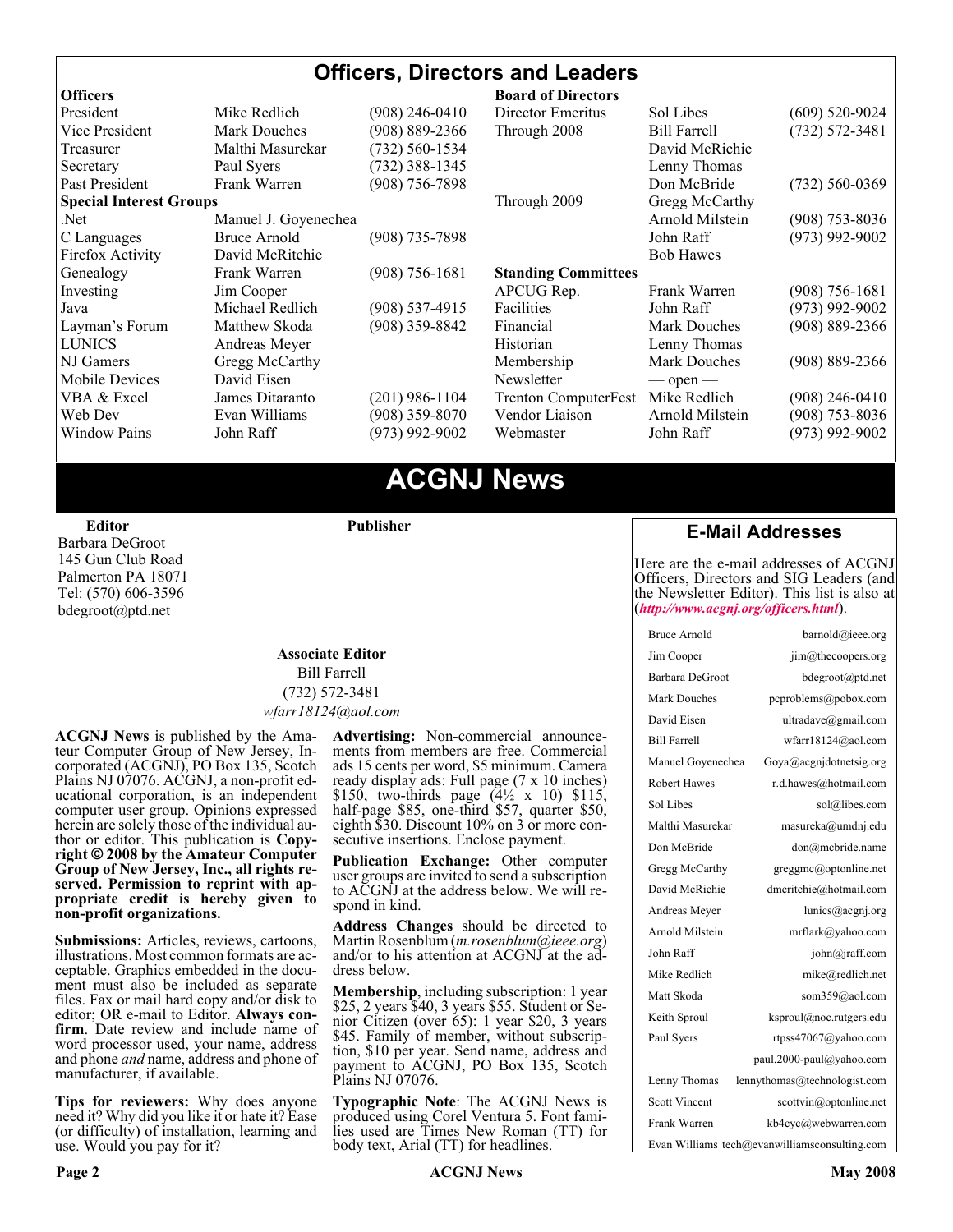# **Afterthoughts**

#### *Robert Hawes (r.d.hawes@hotmail.com), ACGNJ*

This month's article is a convoluted trail of seemingly random completely. To keep postage costs to a minimum, each issue digressions, some of which might not exactly be computer related. Hopefully, those readers who follow it through to the end will find it entertaining, and maybe even somewhat educational. I do have a point. If you stick with me until I actually get to it, you'll probably enjoy the trip. Are you ready? Then let's go!

This newsletter has an extraordinarily short deadline cycle.<br>Submissions are due on the 25<sup>th</sup> of one month for the issue to be published on the first of the next month. That's **always**less than a week. (In February, it's a *whole lot* less). Unfortunately, that timing is also *exactly* wrong for the Trenton Computer Festival (TCF), which is always held at the end of April. The deadline for our once-a-year, printed-in-real-ink-on-real-paper newsletter edition (which we produce as a handout for TCF) was a whole month *before* TCF. The deadline for this issue was the *day* before TCF. I plan to be there, but anything I have to say about it will have just missed the May deadline. Therefore, it won't be published until June 1<sup>st</sup>, *more* than a month later. Moving the deadline would probably cause more problems than it would solve, so there doesn't seem to be anything we can do about it. Sigh!

Anyway, the "Afterthoughts" implied by the above title refer to stuff I wanted to get into said "Special 2008 TCF Edition", but couldn't. However, before we get to that, we'll have to wade through a morass of personal nostalgia on my part, starting with some really ancient history: I have a very old memory of someone showing me how to "cut" a stencil using a typewriter, fasten it (the stencil, not the typewriter) to the huge, ink soaked drum on a mimeograph machine, and then turn the hand crank to run off a bunch of single-sided copies; one for each revolution of the drum. I remember that drum as being hugely enormous, but it couldn't have been much over three and a half inches in diameter. (That's what you get for a circumference of eleven inches). The built-in clamps used to hold the top and bottom of the stencil in place wouldn't have added that much of a difference to the drum's size, so I must have been *really* small when this happened. Being mechanically inclined, I can still call up an image of that machine. Unfairly, I just can't remember *anything* about the nice person who took the time to explain what he or she was doing to a curious (and probably annoying) little kid. Or exactly where it happened, or what was being printed; except that I have a vague feeling it might have been church related. I'm fairly confident that was my first experience of "desktop publishing". (After all, that mimeo machine *was* sitting on a desk). It wouldn't be my last.

From 1990 to 1994, I published, edited, and (when I didn't get enough material from my regular contributors) wrote a monthly snail-mail newsletter for a train club. (We called it a "train" club because, in addition to building model railroads, we ran bus excursions to real tourist railroads as well. I was a Charter Member). I created my newsletter on my computer (first a 286, then a 486); but, as I'll explain further below, *not*

had to weigh less than one ounce. Five and a half regular 8½ by 11 inch sheets of paper (plus two staples to hold them together) came in just under that weight limit. Reserving the half sheet for special notices (such as "Pay your dues, already!"), that gave me five double-sided sheets to work with, for a maximum ten pages of content per issue.

I'd assemble each completed issue by stacking the full-size sheets (usually five, but sometimes less), then fastening them together with a single staple in the upper left-hand corner. Then, I'd fold each stack in half, so that the bottom end of the stack wound up behind the top end, and I'd hold the ends together by putting the second staple through the top center of the folded stack, about a quarter inch in from the edge. If I needed to include a half-sheet insert, I'd stick it in the center of the folded stack, where it would be held in place by that second staple. Finally, I'd put a stamp and an address label (which I also printed out from my computer) on the especially designed top half of the front page of each completed newsletter, and then pop them all in the mail.

I had a desktop publishing program that I used to print out the (semi-)final pages, but I found it difficult to type articles directly into that package. So I did all my typing and editing in WordStar for DOS instead. I didn't adhere to a fixed deadline. I put "Published 12 times a year (more or less)" on the cover, and I tried to put out a new issue each month. I accepted submissions as they came in, using them immediately or holding them until later at my discretion. One of my contributors gave me files on a floppy disk. Another gave me handwritten pages. A few more gave me clippings cut out of newspapers and other sources. I accepted anything I could get. On-disk submissions I simply converted to WordStar files, editing them later as time permitted. On-paper submissions I manually copied into WordStar myself, editing as I typed. (I'll tell you what I did with the clippings later). I was a hands-on editor of original submissions; changing grammar at my whim, and re-arranging text as I saw fit. I'd add details of my own whenever I thought it was appropriate. Sometimes I'd do an Editor's Note, but mostly I just stuck my additions in as if they had actually come from the author. However, I *never, ever* cut anything out. I felt that if somebody took the trouble to write something for our club newsletter, their work (even if somewhat altered) should be printed in full.

Being in DOS, my WordStar files were stored in the good old "8.3 all caps" format. WordStar files used the DOC extension by default, but they didn't have to. When it opened a file, WordStar was smart enough to know if that file had been created for it or not. Therefore, I used date-based custom extensions for all of my data files. For example, DRIVEL.917 would have been intended for the July, 1991 issue, while IN-SIPID.92C would have been intended for the December, 1992 issue. (Borrowing from hexadecimal notation:  $A = 10$ for October,  $B = 11$  for November, and  $C = 12$  for December). Thus, if I set the input filter on my desktop publisher for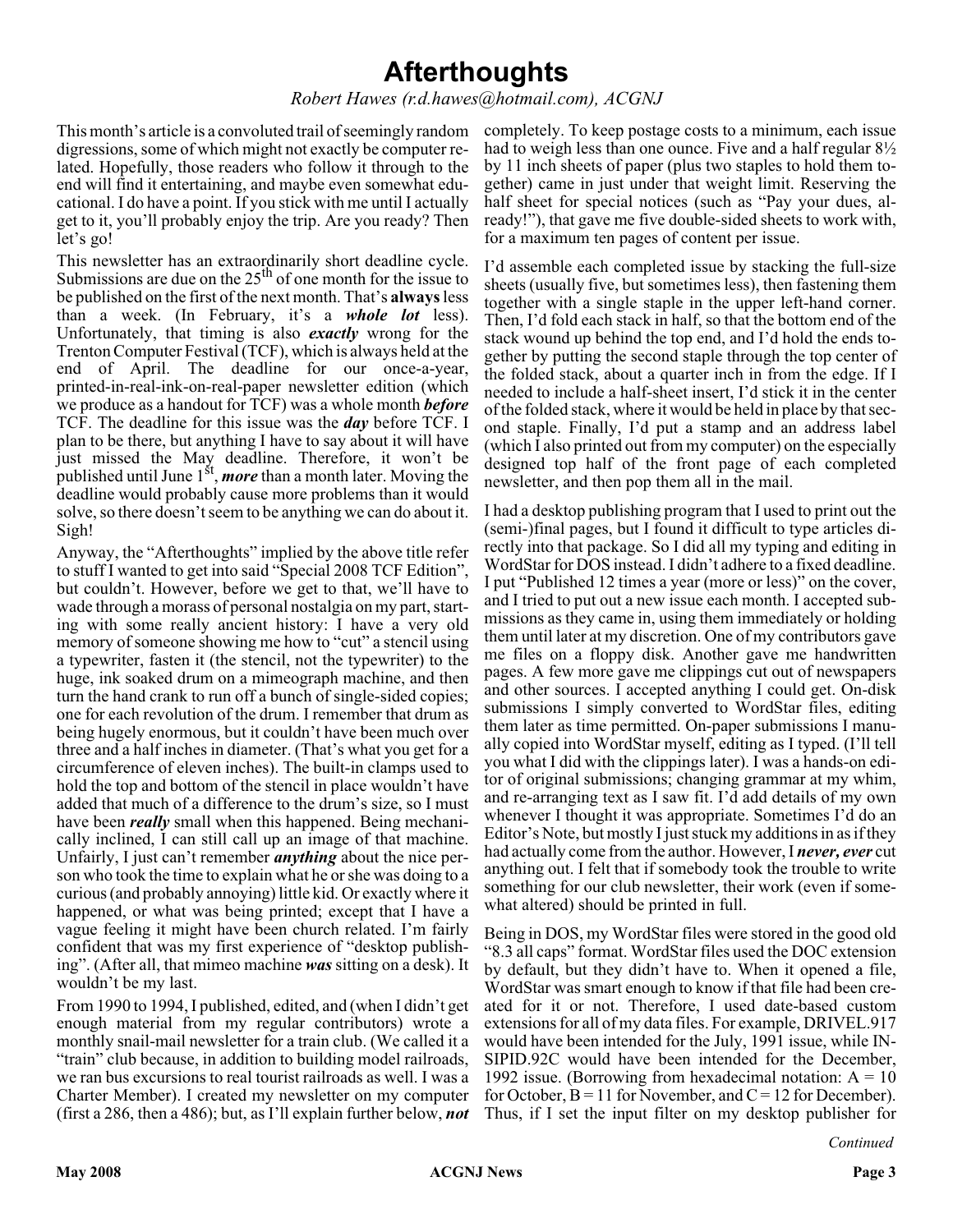\*.933, *only* the files I created for use in the March, 1993 issue would be displayed in the "File Select" box.

My desktop publisher had an interesting history. It was first sold as PagePerfect, but WordPerfect quickly sued them out of that idea. Over the years, I used three consecutive versions; each released under a different name by a seemingly different software company, yet each one was obviously an upgrade of the previous program. Each ran under a special run-time edition of Digital Research's GEM Desktop (an early Graphical User Interface). The program worked with "frames", which were basically small rectangles. Individual pages had to be laid out in frames: either text frames or graphics frames. Text flowed from one text frame to the next, in the order*I*selected. Graphics frames were supposed to hold graphics, and sometimes mine did; but mostly I used graphics frames as empty place-holders. Here we come to my biggest stumbling block: importing graphics. At the time, there *were* high resolution full-page scanners available, but not in my price range. I had to make due with a fairly low resolution hand scanner. It was good enough to scan in un-cluttered drawings, but scanning in photographs was beyond its capacity. (I didn't even think about reliable Optical Character Recognition of already printed text).

I had three different DOS graphics programs, each of which used a different graphics file format. The one associated with the hand scanner had a tremendous pixel editor, but when it tried to send output directly to my printer, the result was*really* terrible. My second DOS graphics package couldn't access the hand scanner, but it sent really *good* output to my printer. It also contained a first class editor, but I hardly ever bothered with that part. I just used it when I needed to directly print out graphics files. My third package was the DOS graphics plug-in for WordStar. It added graphics capabilities, allowing accurate preview and printing of graphic elements in WordStar documents. I had excellent translation utilities between all three file formats; and being a batch file wizard, I pretty much automated the whole conversion process. Although, since my desktop publisher could directly import and accurately print graphics files made by that first program, I hardly ever needed the other two graphics programs or the converter utilities as far as newsletter production was concerned. Also note that I haven't mentioned Windows 3.1 anywhere here. Want to guess why?

So how did I get photographs and clippings into my newsletter? Why, by good old fashioned paste-up. Each month, I would gather whatever photographs (black and white or color), plus whatever clippings and/or other pre-printed material I intended to use for my latest issue, and take them over to the best photocopying machine I currently knew about. (Most times, it would be one of the machines at my local public library). There I would fiddle with the contrast settings until I got the best reproductions I possibly could. If anything required enlargement or reduction, I did that too. Next, I'd go back home, get my scissors, cut out all the pieces, take measurements for each one, and write them down.

Then I'd start up my computer and lay out the frames on-screen for pages two through ten. Each of those interior pages got a one-line header, identifying the publication, the date, and the page number. I put all nine of them in first. My default page layout was two columns, requiring two tall, thin text frames. If that particular page contained only text, that would be all that was needed. If a page were to contain illustrations, I'd place the graphics frames first. For a computer generated image, I'd put the appropriate file in the graphics frame. For a photocopied picture, I'd create an empty graphics frame, then size it to match the cut-out picture measurements that I'd taken earlier. After my graphics frames were laid out and positioned to my satisfaction, I'd fill the empty spaces with text frames, which I'd link so that the text flowed properly from one to another. If a clipping took up part of a page, I'd create an empty graphics frame of the appropriate dimensions, then fill up the remaining space with text frames. If a clipping took up the whole page, I'd just leave it blank except for the header. Usually, the source and date as printed in the original publication would have been included as part of the photocopied clipping. In the rare cases where that hadn't been done, I would put that identifying information in a small text frame next to the empty frame created for the clipping. When all the inside pages were completed, I'd go to page one. The top half of page one was mostly taken up by a large graphics frame containing my masthead. I'll have more to say about that a little bit later. Beneath it there was just enough room for a small text frame containing the Volume Number, Issue Number, and Date of Publication. The bottom half was divided into two columns. The left-hand column contained several small text frames giving general club information, followed by a graphics frame displaying a map showing the club's location. That side hardly ever changed. The right-hand column contained a single text frame showing a list of upcoming model or full-size railroading events in NJ, NY, CT and PA. That side, of course, changed every month. Curiously, it *never once* occurred to me to print a table of contents.

Coming into the home stretch, I'd print out the pages on ten *single-sided* sheets of paper, and then glue the photocopied cut-outs into their corresponding blank spaces. In October, I'd also glue tiny little Halloweeny cut-outs (black cats, ghosts, skeletons, etc.) in various places on each page. In December, I'd do the same thing with tiny Christmassy cut-outs (angels, holly, mistletoe, etc.). Then, I'd take any pages containing pasted-on elements back to my known-good copier, and make a new copy to replace each of the original glued up sheets. (If I didn't take that extra step, a cut-out might have come loose and gummed up the works later). Finally, I'd take my ten clean "copy masters" to Staples, where one of their commercial copiers would use them to produce as many five sheet double-sided sets as I needed.

Now we get to my masthead. It was designed to be an attractive cover illustration, but it also had to comply with all postal service regulations that were in force at the time. So our identifying information was placed in such a way that it also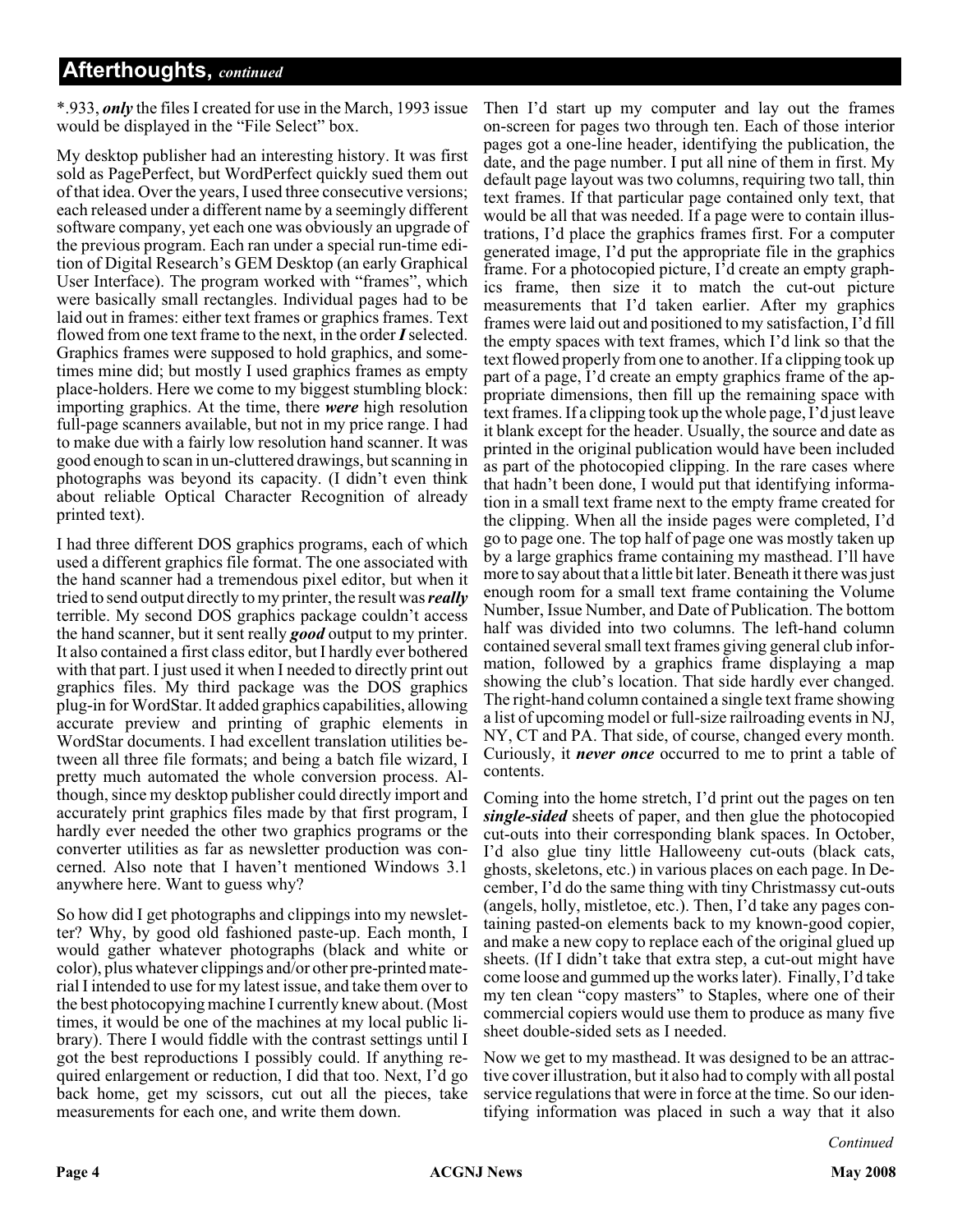# **Afterthoughts,** *continued*

served as the return address; and I included white spaces for the stamp and the address label. Otherwise, it consisted of three main graphic elements that I'd scanned in using the hand scanner: a "crossbuck" railroad crossing signal, a "bullseye" main-line railroad signal, and an eye-catching railroad track that seemed to jump right out of the page at you. As a drawing, that track was triangular in shape. At the bottom, the "rails" were about two inches apart. At the top, the "rails" and "ties" squeezed together into a single line. But what good was a track without a train? I placed the track illustration on the left side of the masthead, then extended the line at the top so that it curved to the right and ran across the page to the right side. Past the curve, that gave me a flat line about five inches long, on to which I put a quarter-inch high train. If I drew the train so it was facing to the left, it was "moving" towards the reader. If I faced it to the right, it was heading away. When I reversed the colors (so I had white figures on a black background), I got a "night" scene. I made "day", "night", "left" and "right" scenes for each of the eight trains that I ultimately designed for a total of 64 unique newsletter cover illustrations in the "bank". Sadly, I never got to use them all.

As I'm sure you've guessed, I did a few other variations as well. In October, I put a full moon in the sky, containing the silhouettes of a witch riding a broom and some teeny, tiny bats. In December, I put Santa, his sled and his reindeer in the sky. As for my trains: the first was a generic steam locomotive pulling some passenger cars. For my second train, I changed the silhouette of the steam locomotive so it became one of the Jersey Central "Camelbacks", which ran commuter trains through our town in the fifties. (That design put the cab in the middle of the locomotive, right on top of the boiler, instead of in its usual location at the back). For my third train, I took the steam loco from the first train and gave it freight cars and a caboose. For my fourth and fifth trains, I drew a diesel locomotive and gave it my pre-existing passenger and freight cars. (These trains were only five to seven pixels high. So the best I could do was to create a general outline, anyway. It wasn't all that hard). For my sixth and seventh trains, I did the same thing for a Pennsylvania GG-1 electric locomotive. My eighth train was an Aerotrain.

So, what's an Aerotrain, anyway? In 1955, at the request of several railroads, General Motors developed a lightweight, low cost, high-speed passenger train for the middle range inter-city market. That was the Aerotrain. GM made two demo locomotive/passenger car sets. They were ultra-streamlined and looked *fabulous*; but as far as performance was concerned, GM blew it big time. At anywhere near the top rated speed of 100 miles per hour, the Aerotrain coaches rode so roughly that they "*almost beat the passengers to death"*. After multiple rejections, both demos were practically given away to the Rock Island Railroad in 1957, where they spent a scant ten years in slow speed Chicago commuter service before being retired. They're now in two different museums, where (though more than half a century old) they *still* look futuristic, and nobody has to know how badly they didn't live up to their looks.

Now back to me: When I was one year old, my paternal grandmother gave me a Lionel O Gauge electric train set for Christmas. Every year thereafter, my father would set those trains up under the Christmas tree. As I grew older, I was allowed to run them by myself (first supervised, then unsupervised). Eventually, I set them up completely by myself (not counting "assistance" from my younger brother); but somehow they remained a Christmas phenomena. We never played with them at any other time of the year. Furthermore, that set remained somehow "complete" in our minds. Although we bought new Plasticville buildings from time to time as extra scenery, it never occurred to us to want any additional train cars or track.

Cut to 1962. One day, I walked into a hobby shop and fell in love. I was probably looking for another "car" or "dinosaur" model kit to put together. (I did that a lot in those days). However, this time the object of my affection was a Varney HO Scale Aerotrain. It wasn't a set. The cars were sold individually; and they were cheap enough that I could buy them for myself, piece by piece over time. I should have realized that something was up. They hadn't been manufactured for over five years, yet all of them were still there each time I went back to buy another one. But what can I say? I was in love. From that time forward, I didn't buy car kits or dinosaur kits. I bought train kits (and fully assembled trains, too).

Founded in 1936, Varney Scale Models was one of the first manufacturers of HO Scale trains, and they made some *really* good stuff. The company was sold in 1960; but half a century later, most of the model railroad products that once carried the Varney name are still currently available from different manufacturers, mostly overseas. Except, that is, for some things they put out during their last few years of operation. To put it as kindly as possible, those products were not quite "up to snuff"; and my Aerotrain (made circa 1956) was one of them. It never performed well. The locomotive's rear wheels derailed a lot, and it tended to loose its drive shaft on turns. The coaches also had frequent derailment problems. Just like its full-size siblings in the real world, my Aerotrain was a lemon. (And likewise, it still looks good when I display it on a shelf).

So: TCF, then ancient newsletter stuff, then attractive lemons. What's next? A high school experience my brother told me about. As an elective, he once took a Journalism class. There, the instructor introduced the concept of the "cut-off paragraph". The idea is to give your editor something expendable to cut. So you don't put anything important in your last paragraph. Now, it's quite possible that I've got this all wrong; but isn't your last paragraph supposed to be your conclusion, the point that all your previous writing has led up to? For a paragraph, I didn't get the concept. However, turn it into a cut-off (or sacrificial) *appendix,* and suddenly it made a whole lot of sense to me. With that, all the pieces are in place at last, and we can finally get to the point of this article.

*Continued* Back when I was a newsletter editor, I had no compunctions about changing a submission. Often, I was ruthless. Nowadays, as a contributor, I really, really, really, really, really *hate* to be edited. So, in situations where it looks like I might be edited, I add a sacrificial appendix to my submission. Since our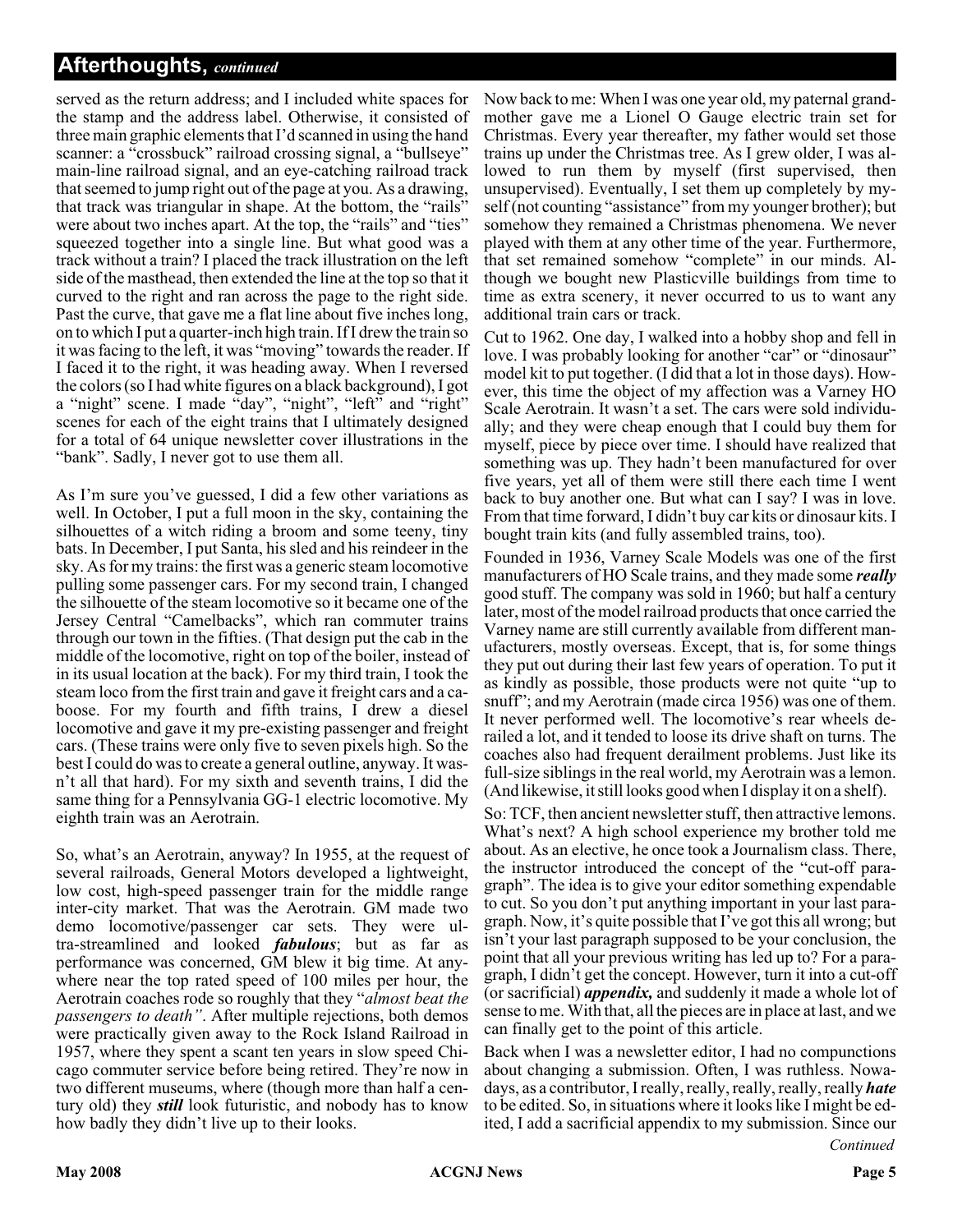# **From The DealsGuy**

*Bob (The Cheapskate) Click, Greater Orlando Computer Users Group*

I read an enlightening article about data center design; even the security was above and beyond what you and I would imagine. Read about new ideas for cheap cooling methods and an interesting concept for filling in the gap between the time the power goes out and your backup kicks in. Well into it, you will read about very tight security. A year ago, I gave you an article about a group of consultants hired to test the security of a company, and they made a joke of the entire building's security; and data security itself, in just a few minutes. I doubt their techniques would work in the facilities described in the article. Here is the Information Week URL: article. Here is the Information Week URL: *[informationweek.com/news/showArticle.jhtml?articleID=206900660](http://www.informationweek.com/news/showArticle.jhtml?articleID=206900660)*

#### **\*Enjoyed The Show**

I did manage to browse the Electronic House Expo for three hours of pure pleasure (I had to hurry). It was not a large show, but there was enough there to keep you fascinated. I saw mirrors that could change to a TV or monitor in an instant. That large mirror on the wall was hiding a TV screen that was able

to shine right through it with a sharp picture. This one is interesting: *<http://www.ad-notam.com>*. Automation of your home was all over the show in many forms. There were many booths with distributors of automation components for all facets of the home or business, including Worthington, one of the most well known.

I was fascinated with some of the doorbell/intercom systems that include a wide-angle camera whose image could be displayed on a dedicated monitor, or appear on your TV to show who is there. Push a button on your remote to ask the nature of their visit and if it was a family member, or your beer-drinking buddy whose TV went out during a game; push a button on the remote to unlock the door. If it was your mother-in-law, you could tell her you weren't home. However, I didn't see an "eject" button on the remote for salesmen; leaving room for further development. I stood where I could easily reach the doorbell button and my entire upper body showed plainly on the screen. I don't remember if that one was Nutone *<http://www.nutone.com>* or another company. eKey was there

*Continued*

# **Afterthoughts,** *continued*

TCF newsletter edition is absolutely limited to sixteen pages, it definitely qualified. In 2006, I sent in a 722 word article, and it got in. In 2007, I sent in a 1703 word article, and it also got in. Last month, my 2008 submission totaled 1852 words, and it got in; but I couldn't *know*it would get in. So I sent it in with 1339 words of content and 513 words in a sacrificial appendix. I thought the appendix was interesting, but I wouldn't have been too sad if it had been cut. If I could have known ahead of time that all 1852 words would absolutely get in, I might have cut the appendix myself, and used those words to comment further on the MacBook Air. I had more to say about it, and I'm going to do so now.

If ever there was a case where function was sacrificed for the sake of form, this is it. I like the idea that the MacBook Air's case is made out of aluminum; but that's about the *only* thing I like about it. As I said last month, my main complaint is that it has *no* built-in CD/DVD drive. You might be able to get away with that on a low-end Linux laptop, but this is a high-end Mac, costing \$1,799.00 to \$3,098.00. Why pay that much for a purposely crippled product? But wait! There are even more deficiencies. It's as if the MacBook Air was designed by an anorexic teenager. Literally everything else has been sacrificed in the pursuit of thinness. For instance: I'm not a big sound fan, so I usually work with my speakers turned off. However, Apple brags that you can download the latest blockbuster movies from iTunes, and then watch them on your MacBook Air. Yet it has just one built-in monaural speaker. What kind of Multimedia is that?

They give you install/restore DVDs and printed documentation; but I wonder exactly *how* much documentation is actually printed, and at what point they tell you to look it up on the DVDs. There are only three input/output ports, hidden inside a flip-down door: a headphone jack, a micro-DVI port, and a USB 2.0 port. So you *can* get that Multimedia experi-

ence. If you carry around a set of headphones or external speakers, that is. They give you a micro-DVI to DVI adapter and a micro-DVI to VGA adapter. That's two extra tiny things to carry around. (Can't you just see somebody getting ready to give a big presentation, and they can't find that micro-DVI to VGA adapter)? For \$99, they'll sell you an external slot-loading 8x USB 2.0 SuperDrive. Don't have Wi-Fi access? For \$29, they sell a USB to Ethernet adapter, for you to carry around and/or lose. To my mind, however, the most absurd feature is their Remote Disc software, which enables a MacBook Air to wirelessly "borrow" the optical drive in a nearby computer. They tell you to simply insert the Mac OS X Install DVD into your target Mac or PC, and install the Remote Disc Setup software. That machine will then be permanently enabled for Remote Disc. Please note that word *permanently*.

Here's an analogy. Let's say that I'm an automobile manufacturer who is introducing a new model: the WonderCar McBob. To make it the smoothest, sleekest, fastest car ever made, I've eliminated the odometer. Who really needs one, anyway? However, it's conceivable that someday, someone might have to take a mileage reading. To cover that possibility, I've included remote access software. All you have to do is install my Odo Remodo software in another car parked *next* to yours. Then, you can read your car's mileage from the odometer located in that second car. Wouldn't you immediately call the funny farm, and have their mobile unit come and get me as soon as possible?

Well, I guess I'm finished venting for now. Those three vitriolic paragraphs add up to 502 words, so they *could* have been included in last month's issue. Ah, the clarity of hindsight.

See you next month.  $\Box$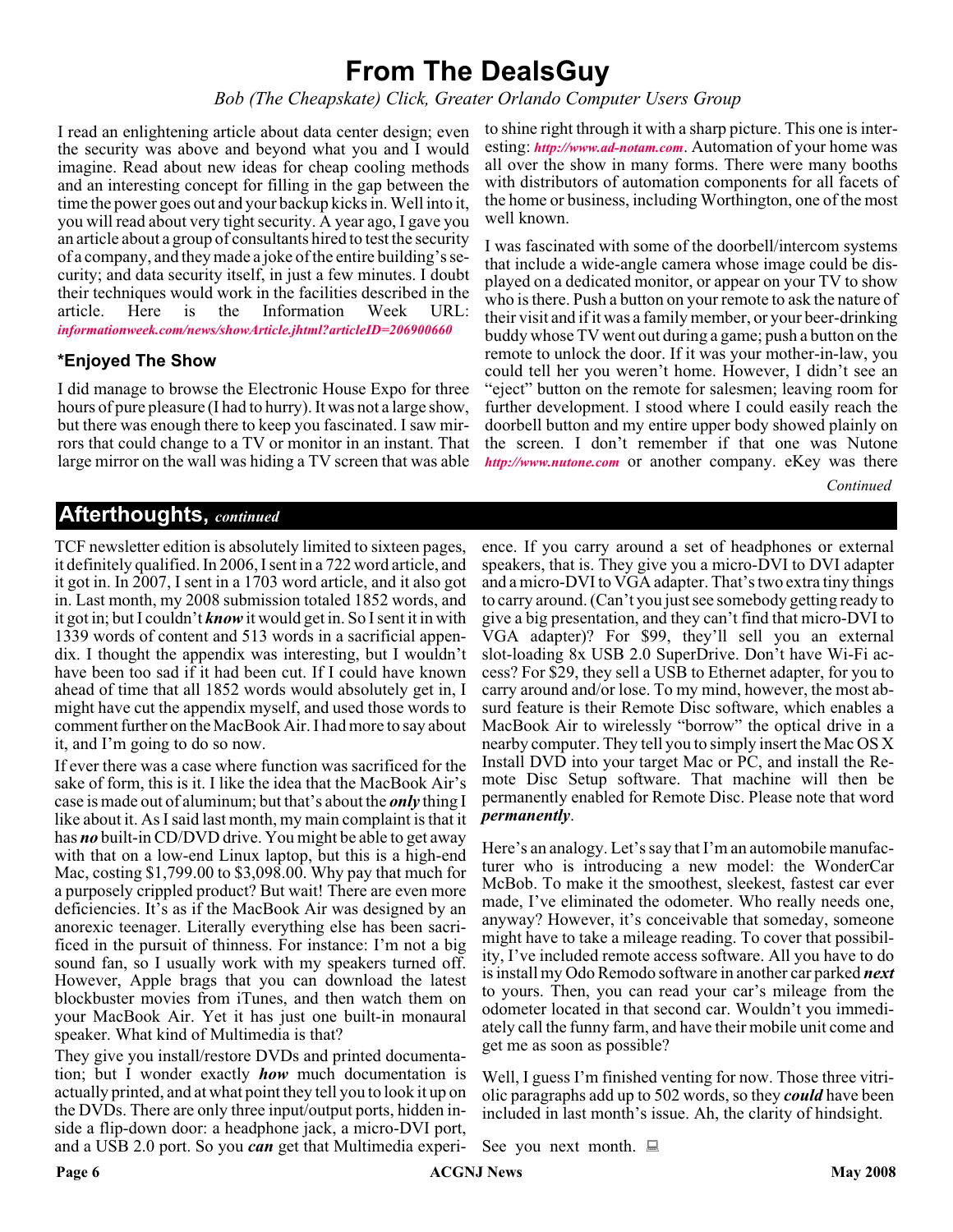# **AutoMatting -- Unique Digital Matts Extraordinaire**

*Neil Longmuir (longmur(at)ms.umanitoba.ca), Winnipeg PC User Group Inc., Canada, [www.wpcusrgrp.org](http://www.wpcusrgrp.org)*

From Image Trends Inc. – The Science of Imaging

AutoMatting automatically creates a unique matt for each image which is designed to make the photographer's work more attractive and appealing to the customer in a slide show or viewing mode." AutoMatting is a digital matting software program that creates a unique matt for each image. The traditional way to display photographs, was to mount the photograph to a matt board, and fit that mounted photograph into a matt opening cut to the size of the photograph. Matting a photograph helps separate the photograph from the surrounding background. Matting a photograph gives each photograph it's own visual unique and attractive look.

The way images are shown to customers, friends or family tends to be a bit boring. A set of prints is made from a roll of film or digital images. The pictures would be taken out of the photo lab envelope and passed around to customers, friends and family to look at.

This approach is fine if there are only a few pictures, but what if there are a large number of images. One solution is to create a slide show. Creating a slide show takes time. One major problem with a typical computer monitor or TV display is that the **aspect ratio** of the monitor or TV is **not** the same as the standard typical 3x2 aspect ratio of the images. Then, when we mix portrait (vertical) images with landscape (horizontal)

*Continued*

# **DealsGuy,** *continued*

again with biometric locks. Here are some URLs of interest: *[eholovision.com](http://eholovision.com)*; *[www.eKeyusa.com](http://www.eKeyusa.com)*; *[www.linearcorp.com](http://www.linearcorp.com)*; and *[www.litetouch.com](http://www.litetouch.com)*.

Several companies were showing universal remote controls and touch screen systems. Most people would probably think of remote controlled lighting and thermostats, but there are plenty of other items that should be included. Remote cameras around the property, a driveway gate, pool pump, alarms and maybe even devices to feed your pets; and that's only part of the list. I couldn't help notice that using a universal remote (similar to your TV remote) was not as easy as using a touch screen device because a touch screen icon often brought up a menu of other labeled icons for choices, but the button on the remote called for action, so you better get it right the first time. I read in Electronic House magazine *<http://www.electronichouse.com>* about an installation beyond "my" finances, but it was interesting what was done in this home:

*[electronichouse.com/article/smart\\_controls\\_for\\_a\\_complicated\\_home/](http://www.electronichouse.com/article/smart_controls_for_a_complicated_home/)*.

The EHX show included plenty of luxury audio products to enjoy from your easy chair, featuring great surround-sound. There was even a plush chair with the sound strategically located and controls at your fingertips. Solid Drive *<http://www.soliddrive.com>* was featuring a product that would make a speaker out of anything, and actually, the sound produced was great, (including good bass), from a large glass panel that also featured a large rectangular thin film fastened to it that allowed a projected TV picture to be shone through it clearly. There were also products that would hide your TV, when it was not turned on, by showing art from your choice of artists inside a beautiful wooden frame, or could automatically cover it with tapestry: *[http://www.vutec.com](http://www.vutec.com ttp://www.tapestriesltd.com)*; *<http://www.tapestriesltd.com>*; *<http://www.visionartgalleries.com>*.

Two companies with central vacuum systems were there with impressive products; here is one; *<http://www.airkinglimited.com>*. There was a great little digital camera/camcorder being sold there that could publish your pictures or movies to the Web. One booth had a favorite of mine, a motorized drapery rod that could be programmed, or operated with a remote. I loved the motorized drapery rod we had for about ten years, but it fi-

nally bit the dust. It would take a lengthy article to describe that show adequately.

At the same time, other computer oriented shows were going on in nearby hotels, another over in Tampa, a Microsoft Show nearby and the prestigious Winter Park Art Festival. There are many computer oriented trade shows these days. Microsoft will be back here in June with the large Tech Ed Developers show and the IBM show in early April.

I have not tried the products below.

#### **\*How About An Add-on Toolbar!**

*<http://www.altools.com/ALTools/ALToolbar.aspx>* offers their latest toolbar. ALToolbar is a new add-on that extends Internet Explorer with its suite of tools. It improves many common Internet tasks, making them faster and easier.

- Search popular web sites FASTER.
- Visit favorite sites INSTANTLY.
- SECURELY store logins and bookmarks online.
- AUTOMATICALLY login to web sites.
- Navigate easier with MOUSE GESTURES.
- Capture full web page SCREENSHOTS.

There are other tools in ALToolbar to make online life easier and faster. This one is more than other toolbars that all duplicate each other's limited functionality. It's a real suite of Internet tools designed for faster and easier Internet usage by real people. ALToolbar, like other ALTools, is completely free. We only ask that you enjoy it enough to tell a friend.

Ryan Smyth, Chief ALTools Evangelist, ESTsoft

#### *<http://www.altools.net>*

That's it for this month. I'll have more new product announcements on my Web site (most not offering a discount). Meet me here again next month if your editor permits. This column is written to make user group members aware of special offers or freebies I have found or arranged, and my comments should not be interpreted to encourage, or discourage, the purchase of any products, no matter how enthused I might sound. Visit my Web site at *<http://www.dealsguy.com>*.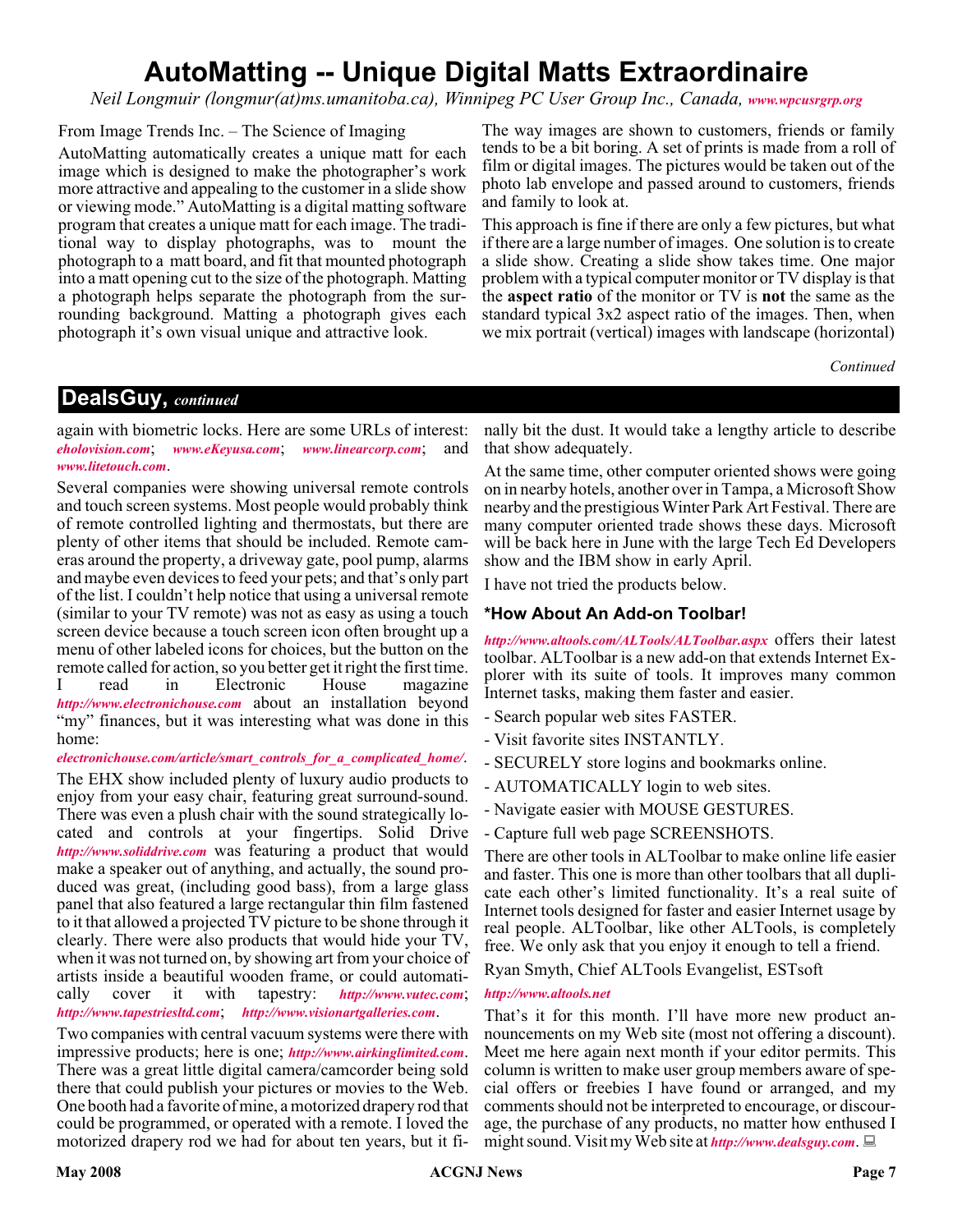# **AutoMatting**, *continued*



images the images are not the same size. Portrait images are smaller than landscape images and have vertical black bars on each side. Landscape images have smaller black bars on the top and bottom. The bottom line is that you want your images to be visually more attractive to the viewer.

The solution to making the images more attractive is to use AutoMatting to create a unique matte for each image in a folder and resize that image to the aspect ratio of **any monitor or TV screen**.

Also, if there are sub-folders under the main folder, those sub-folders can be included by checking the included sub-folders in the upper left corner. Once the images to be processed are selected, press Process Images at the bottom of the screen.



portrait image. Note in both cases there are **no** black bars around either image.

#### **Conclusions**

Automatting is a perfect example of a software application that was "thinking outside the box." This "New Wave" thinking application has given **all** end users whether they are professional photographers or ordinary every day photographers a great way to show their images to everyone on whatever display medium.

This is a terrific product. AutoMatting is available for a free "try before you buy" download. Visit *[www.imagetrendsinc.com](http://www.imagetrendsinc.com)* and download the trial version for yourself. The cost to purchase this program is \$49.95 and it is available for both the

AutoMatting operates in a batch mode and creates a sub-folder of images using the colors and patterns in the original image plus a unique beveled edge border. The final result is an image that looks great on the display medium medium with no black bars appearing on the display. Figure 1 shows basic AutoMatting screen. Figure 2 shows the unique matting of a landscape image while Figure 3 shows the unique matting of a



Figure 3

Windows and MAC platforms. This is a very impressive innovative product that works great for a new look to your images.

Neil's rating (\*\*\*\*\* – five stars )

I would also like to thank the kind folks at Image Trends Inc. for providing me with a copy of the AutoMatting for review.

*This article has been provided to APCUG by the author solely for publication by*  $APC\bar{U}G$ *groups. All other uses require the permission of the author (see*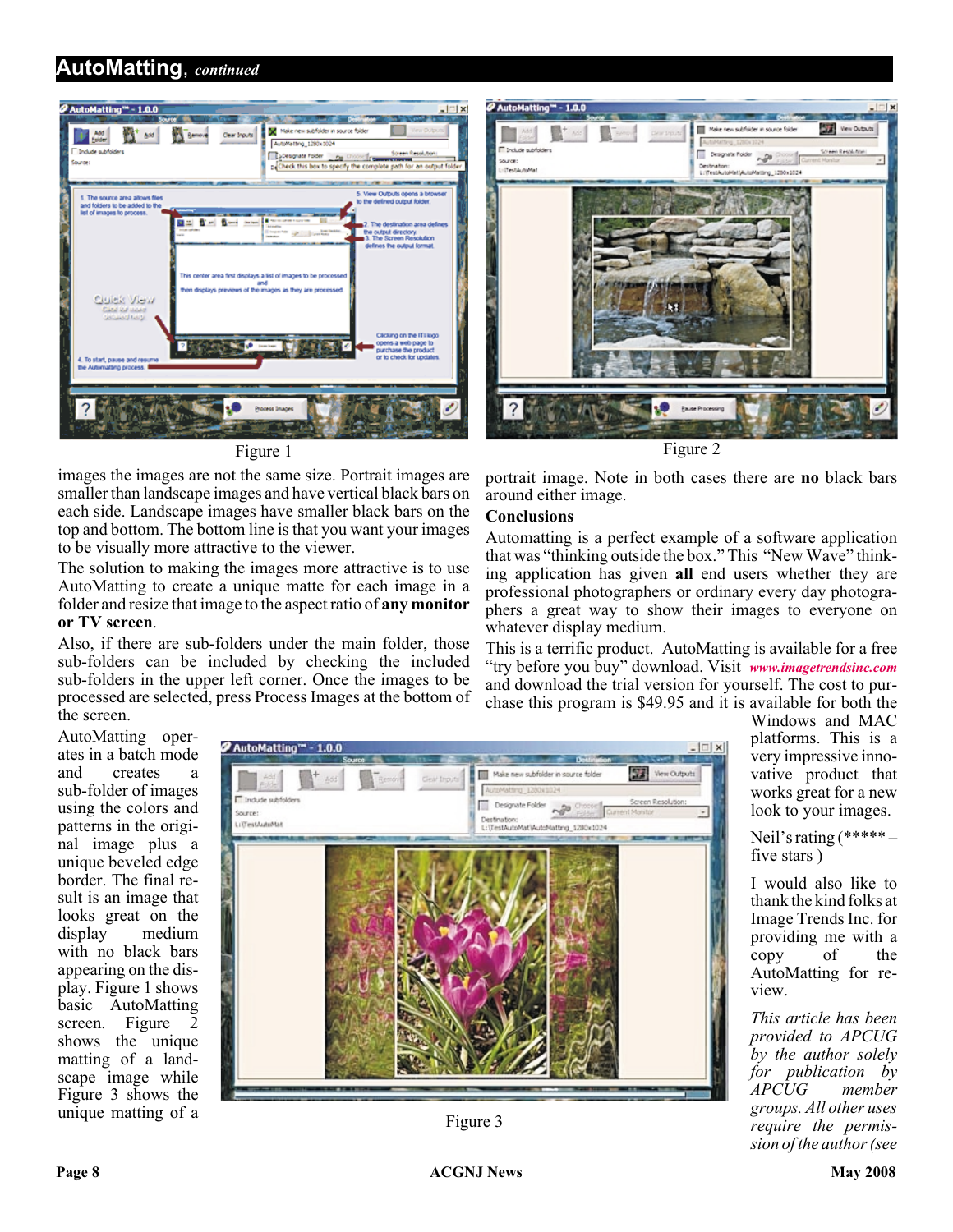# **Spring Clean Your Computer**

*Joe Shipley (joeship(at)cox.net), Phoenix PCUG, Arizona (www.phoenixpcug.org)*

While you're cleaning everything else around your home and office at this time of year, don't forget to clean your computer. There is truth to the saying, "A clean computer is a happy computer."

With the time we spend creating and working on our systems, we should do all we can to keep them running smoothly and give them long, healthy lives. So here are some things we can all do to prolong the lives of our systems. As a cautionary note: **backup all your important items before doing any maintenance on your system**. If you don't feel comfortable opening your system or editing the Registry, then don't do it! But what I intend to discuss here is not rocket science. These items are the same ones I perform when I clean my clients' systems.

# **Blow the Dust Out!**

Dust is your computer's enemy! So get rid of it. The electronic components in a system generate heat. Heat is bad for a system. The more dust in a machine, the hotter it will run. When motherboard components get overheated, they "take a powder" and just shut themselves off until they can cool down. By keeping the insides clean your system will run cooler, thus letting it run longer.

Most generic systems have 4 to 6 screws that hold the case cover on. If you have a Dell, HP, Compaq, Gateway or other major brand system, look in the owner's manual or online to find out how to open your case. By removing the sides of the computer you'll gain access to its guts which is where the cleaning can be done. I use a small hand-held vacuum to suck up the dust balls. I use the crevice tool, that's not the one with the brush. You can also use canned air or air from a compressor to blow the dirt out. Be careful not to bump or touch any components on the motherboard while cleaning. Keeping one hand on the metal case while you clean should discharge any static electricity that might have built up.

With the vacuum, don't forget to suck out the dust that has accumulated in the power supply. There are usually vents on the side opposite the circular fan. I vacuum out from both the fan-side and the vent side. Note: if you are blowing rather than vacuuming, don't blow air into the floppy drive or cdrom/dvd units. Unless they are filthy and already don't work, you don't want to risk getting dust on the optics inside. And remember, blowing air into a computer really just moves the dust from the computer to somewhere else! I suggest you do it outside, if possible.

If you have a mouse that has a ball, think about getting a mouse that uses laser light instead. But if you want to clean the mouse, open it up, wash the ball with warm, soapy water, and gently scrape the gunk off the three rollers inside. Your mouse will act like new after a good cleaning.

You can also vacuum your keyboard. You'd be amazed at how much junk you'll find if you just turn it over and shake it up a bit. I have even gone so far as to wash the keyboard to get rid of spilled soda. An hour or two in the Phoenix sun and the keyboard is ready to go!

## **Cleaning the Software**

Before running software cleaners such as Ad-aware, Spybot Search & Destroy and a good antivirus program (I like the free AVG), it makes sense to delete unneeded files and programs. Might as well not clean any more than you have to! This might be the time to use System Restore to create a Restore Point before you eliminate something you shouldn't. Better safe than sorry.

In the Documents and Settings area, look for the Local Settings folder for each user. If you can't find it, you may need to turn on the "Show Hidden Files and Folders" option on your system. To do this, open up Explorer, from the menu bar at the top go to Tools-Folder Options-View-Show Hidden Files and Folders.

Under Local Settings, I delete everything in the Temp folder. I also delete everything in the Temporary Internet Files folder also. Once that's done, I go to the Windows folder, and delete everything in the TEMP folder. Caution: some of you create your own Temp folders into which you may put things you might not want to delete. Check that out before doing a mass deletion.

# **Open the Registry**

Again, if you're not comfortable editing the Registry, don't. You can back up the Registry (entirely or just specific keys) before proceeding. I mention this item in order to delete the "Compress Old Files" key before proceeding to the next step. You can either search for this key using the Find feature, or go to: HKEY\_Local\_Machine\Software\Microsoft\Windows\CurrentVersion\Explorer\VolumeCaches .

The second key down should be the CompressOldFiles key, if it hasn't already been removed. If it's there, RIGHT click on it and delete it. You don't need it. Close the Registry and proceed.

# **Clean Up Drive**

To clean up your drive further, go to My Computer. For each hard drive, RIGHT click on the drive, left click on Properties, and then click on Disk Cleanup. If you didn't remove the CompressOldFiles key earlier, it may take a long time before the system responds. If you did, shortly you'll see files which may be deleted from your system so you can recover space. After cleaning these up you may see an increase in available disk space.

# **Clean Up Internet Explorer and Firefox**

One of the easiest things you can do to keep your computer clean is to get rid of Temporary Internet Files that are stored on your computer. Here's how to do this for immediate relief:

-Internet Explorer - delete Temporary Internet Files:

- 1.Open Internet Explorer.
- 2.Select the Tools menu.
- 3.Select Internet Options.
- 4.Select the General tab.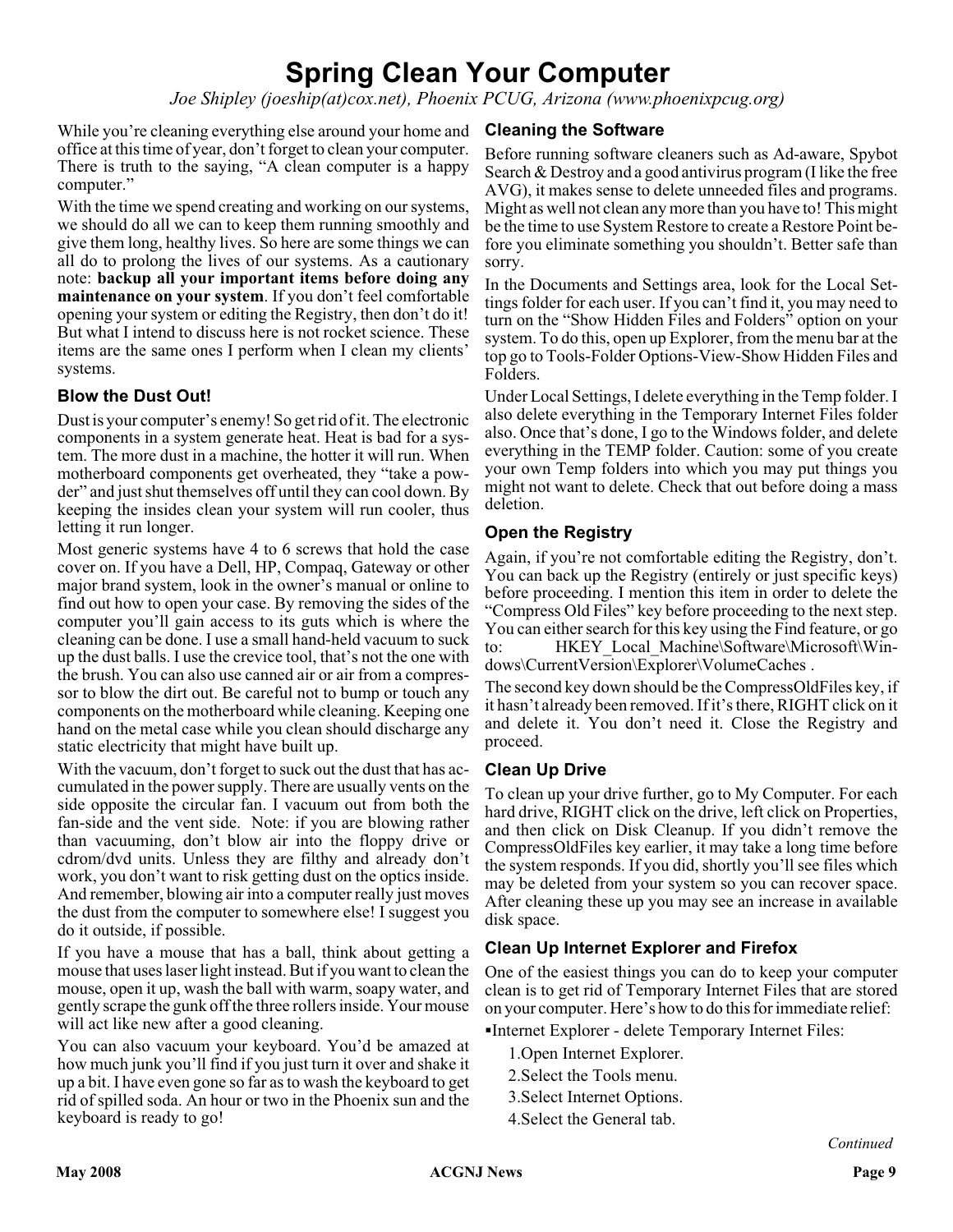5.In the Temporary Internet Files section, click the Delete Files button.

6.Do not check the clear Offline Content box. Click Ok. 7.Click Ok to close the Tools window.

-FireFox (Mozilla) - clear browser cache

1.Open FireFox (Mozilla).

2.Click the Tools menu.

3.Click Options.

4.Click Privacy.

5.Click the Clear button for Cache.

If you use Internet Explorer, go to Tools-Internet Options-Advanced and almost at the end, put a check mark in the box that says "Empty Temporary Internet Files folder when Browser is closed" and IE will automatically delete the files when you close the browser.

# **Add/Remove Programs**

In the Control Panel, you can add and remove programs you no longer need or use. If you are not sure, Google the program in question and then decide. You might want to opt to leave in any program you are not sure about. But if you still have games or programs you have not used in years, toolbars you don't want or need, or other items of no significance to you, clear them out. As I've said before, Google first, then if you're still not sure, leave them in. Often programs will have their own Uninstall feature. If you decide to remove a program, first go to Start-Programs and find the menu item of the program you want to delete. If it is there, check to see if there is an Uninstall menu choice and if so, I'd start with that before using the Add/Remove programs feature.

# **Spybot Search & Destroy and Ad-Aware**

These are two FREE programs that do a great job cleaning up malware, spies, and other things that slow your system down. You can find them on the Internet at *[www.download.com](http://www.download.com)* , or just Google them. After installing them, make sure you use the update feature before doing a scan. These programs are updated almost daily, so it pays to take advantage of the latest updates.

# **Get Rid of the Language Bar**

Control Panel, Regional Settings, Languages, Details, Languages, Uncheck the "Show Language Bar" box to get rid of the Language Bar at the bottom of your screen. If you use the Language Bar, by all means don't get rid of it.

# **Keep Your Antivirus Updated!**

Whichever AV program you use, if it is not updated you're not getting full protection! Security suites slow systems down! I don't use them. Google "AVG Free" to get a free antivirus that does a good job, and then configure it to have it updated and run it daily.

# **Task Manager**

Quite often slow performance is directly related to the programs that are running. RIGHT click on the Taskbar to open and look at duplicate program entries under Processes – click on the title of the Processes tab to sort alphabetically. If you see multiple instances of the same program running, for example, outlook.exe, odds are you're having some kind of

problem. If you're not sure about what a process is, Google it to find out or leave it alone. If you click on the CPU tab twice, you'll see which programs are using the most memory. Find the memory hogs, check them at Google, and then begin to end processes you don't need. If a process is critical, Windows won't let you close it.

# **MSCONFIG**

Go to Start – Run and type in "msconfig" (don't type the quotes) and click on "OK" and look in the Startup and Services areas to check to see what programs might not need to start. If you know they are not needed, uncheck them. If you have a problem after restarting, then re-check them. If you're uncertain . . . Google the file names and learn about them.

## **Defrag Your System Regularly**

Go to *<http://www.auslogics.com/en/software>* to find free software to defrag your hard drives. I recommend defragging at least monthly to keep your system running smoothly. This is a nice program, FREE, and it's pleasant to watch. Keeping your hard drives defragmented will add life to your system and speed up performance when saving and retrieving files.

The suggestions above are based upon a system running Windows XP Pro. With Vista things may be in different places. The operation should be very similar, however, so doing a search in the Help & Support area may provide the answers you're looking for.

For a PowerPoint slide presentation with screen shots of loca-<br>tions referred to in this article, please visit tions referred to in this article, please visit *[http://www.phoenixpcug.org/articles](http://www.phoenixpcug.org/articles )* and look for the link**.**

*Joe Shipley, Owner of SMART IDEAS!, is a computer consultant, independent network administrator, builds custom computers, trains users on software, and sells software and hardware in Mesa, AZ. You can reach Joe at (480) 831-8332 or by email at joeship(at)cox.net.*

# **Back Issues Needed**

The editor is attempting to build a CD containing all issues of ACGNJ News in pdf format, but our collection is incomplete. We're hoping some faithful reader has been hoarding them and will be willing to lend them to us just long enough to scan them. We promise to return them quickly. Thanks Joseph Gaffney, who loaned his collection for scanning. Below is a list of what we still need.

1985: June, July, August, September

1984: August

1976: January, February, March, April (pamphlet-size booklets)

1975: All issues except #1 (June). These are also pamphlet-size booklets.

If you can supply any of these missing issues (or scanned images or good clear copies), please contact the Editor by email (*[bdegroot@ptd.net](mailto:bdegroot@ptd.net)*). Those who supply missing issues will receive a free copy of the resulting CD as our thanks for your help.  $\Box$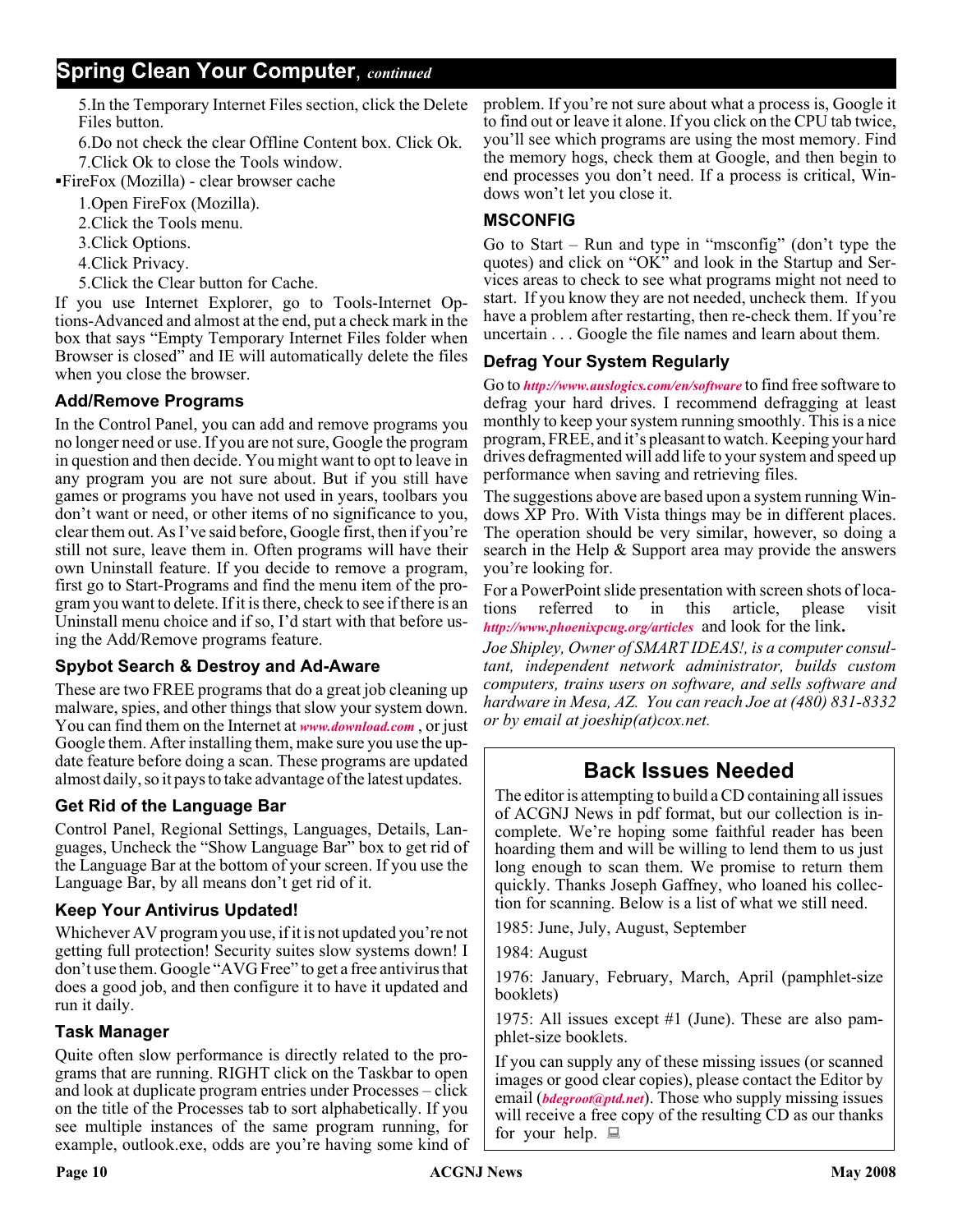# **New Technology Terms**

*Sandy Berger (sandy(at)compukiss.com), CompuKISS (www.compukiss.com)*

Words, words, words... in the fast-moving world of technology, new words and phrases are constantly introduced. In order to keep up with the times, you need to learn about the current terminology. This need not be a drudgery. In fact, it can be fun to see what new words and abbreviations are popular. Check these out and you can wow your friends next time computers and technology become the subject at the  $19<sup>th</sup>$  hole or the neighborhood cocktail party.

## **SSD (Solid-State Drive)**

This is a type of memory that you will be hearing more and more about in the future. It is a type of flash memory that has no moving parts. Some small laptop computers are appearing using SSDs for storing data instead of hard drives. Because SSDs have no spinning disks like the ordinary hard drives, they offer improved battery life for laptop computers. They also have better data access speeds than hard disks.

#### **404**

You may recognize this as a common message on the Internet. It indicates that the requested page could not be found. This may mean that the page has temporarily or permanently moved and is not currently available. However, recently the term 404 has come to have another meaning. It refers to someone who is totally clueless. From the error message "404 not found", this has become a slang term meaning that the person's brain could not be located. If you decide to call your spouse a 404, make sure that he or she has not read this column or you'll be in big trouble.

#### **Crowdsourcing**

Using the skills of a wide variety of people to do a job or perform a task is called crowdsourcing. The people who perform such a function are often found on the Internet. Although these people can be paid, often they are often volunteers.

#### **Geotagging**

This is technology built into a digital camera or part of a camera add-on device that is able to tag each photo with the exact location that the picture was taken. Photos can then be sorted based on where they were taken or be plotted on maps.

#### **HDMI (High-definition Multimedia Interface)**

This is a newer audio and video interface that is often found on televisions, DVD players, video game consoles, video cameras, and other video equipment. This type of connector replaces older standard connectors like composite video, S-Video, component video, and DVI. HDMI carries both audio and video in one cable. It supports digital rights management systems. HDMI cables can be very expensive in comparison to older audio and video cables.

# **One Laptop per Child (OLPC)**

Led by Nicholas Negroponte, this is a nonprofit organization whose mission is to design, manufacture, and distribute affordable laptop computers to children around the world. The laptops were initially called the "\$100 laptop", but the final build cost almost \$200 each. In 2007, the One Laptop per Child organization started distributing these laptop comput-

ers to children in developing countries. The laptops are bright green and white portable computers with special features like a sealed keyboard. They are called XO computers.

# **SEO (Search Engine Optimization)**

Search Engine Optimization is the process of tweaking a website to improve the volume of traffic that is produced by search engines. The idea is to give the website a higher ranking in the search engines thereby producing more traffic to the site. SEO includes using keywords and website design to get higher rankings with search engines.

#### **Skype**

This is an online service that allows users to make telephone calls over the Internet. The software is free and there is no charge to call the computers of other Skype users. Your computer must have a microphone in order to use Skype. With the addition of a webcam, Skype callers from computer to computer can also place video calls where they can both see and talk to each other. Skype also allows you to call landlines and cell phones for a fee. Skype has other services such as instant messaging and file transfer.

## **FTW**

This stands for "For The Win". You may remember it being a part of the game show "Hollywood Squares" where a certain square would be selected "For the Win." It is also used in some online games like World of Warcraft. It is now a popular term that usually projects a boast, as in "I did it FTW." It is often used ironically and sarcastically.

# **Bot**

A bot computer is one that has been infected with some type of malware that allows the computer to be controlled by an outside entity. Millions of computers are bots that are now under the influence of malware distributors who use these computers to send out spam, attack other computers and websites, and carry out scams and identity theft. The computer owner is usually unaware that their computer has been compromised since this activity is performed in the background.

#### **BotNet**

A series of bot computers, sometimes as large as millions of computers is called a BotNet. The BotNet does the bidding of some entity that has compromised the computers and taken control of them by installing some type of malware.

#### **Zombie**

This means the same thing as a  $Bot - a$  personal computer that has been infected with a virus that allows an outside force to control it. Such a computer can be used to send out spam or attack other computers without the owner's knowledge.

*This article has been provided to APCUG by the author solely for publication by APCUG member groups. All other uses require the permission of the author (see e-mail address above).*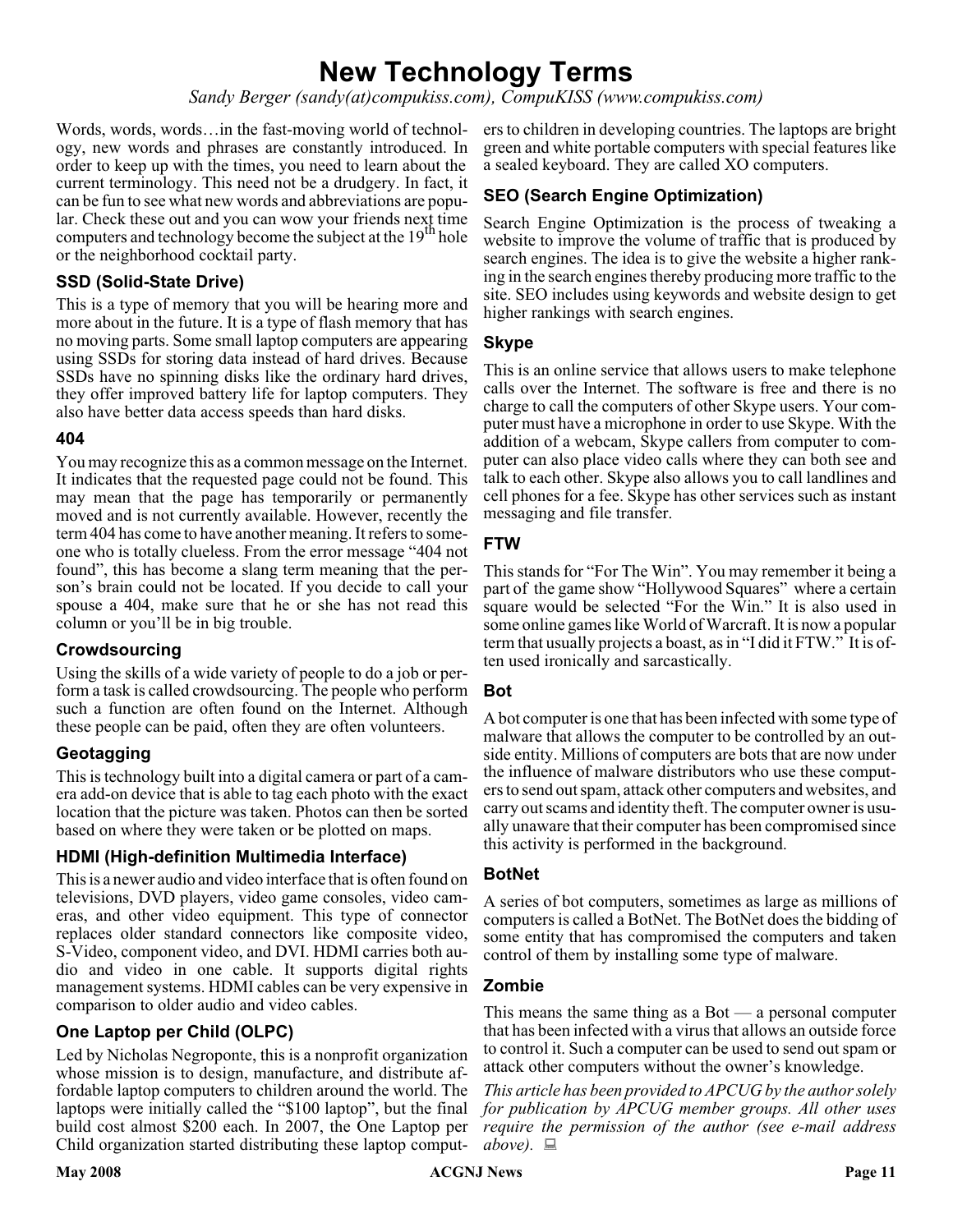# **SIG News**

# **C/C++ Programming**

*Bruce Arnold (barnold@ieee.org)*

#### *<http://home.earthlink.net/~barnold2002/Acgnj/index.html>*

This group is devoted to programming languages in general and C, C++, and C++ for Windows programming in particular. Each month a small but hopefully useful program (complete with source code) is presented for discussion.

*April* : Members Night. Members were encouraged to bring in C++ questions, problems, and even programs to be discussed by the entire group. Additionally, we had a review of topics covered during the last few months. Most of the programs previously presented used the latest C++ compiler in Microsoft's Visual Studio 2005.

Our *[download site](http://home.earthlink.net/~barnold2002/Acgnj/Download.htm)* has code and programs from most meetings.

*Our next meeting May 20.*

# **Window Pains**

*John Raff (jraff@comcast.net)*

#### *<http://www.acgnj.org/groups/winpains.html>*

Our intent is to provide the members with Windows oriented application discussions both Microsoft and Linux style. The presentation will be directed toward the more heavy technological level of attendee, although newbies are welcomed.

*May 16*: Linux, Andy Meyer

*June 20*: How to Configure Your Router (DHCP, VPN), John Raff & Don McBride

# **DotNet**

*Manuel J Goyenechea*

*<http://www.acgnjdotnetsig.org/about.html> <http://www.acgnjdotnetsig.org/index.html>*

*Next meeting May 15.*

# **LUNICS (Linux/Unix)**

*Andreas Meyer (lunics@acgnj.org) <http//www.acgnj.org/groups/lunics.html>*

LUNICS is a group for those who share an interest in Unix and similar operating systems. While we do quite a bit with Linux, we've also been known to discuss Solaris and BSD too. We generally meet on the first Monday of the month at 8 PM at the Scotch Plains Rescue Squad. See the web page for directions and more information. *Next meeting May 5.*

#### **Web Dev**

*Evan Willliams (tech@evanwilliamsconsulting.com)*

This SIG is an open forum for all Website Development techniques and technologies, to encourage study and development of web sites of all kinds. All languages will be considered and examined. Anyone interested please contact the Chairperson. The current project is a CMS for the club. Anyone interested in starting a new project, come to the meeting and announce / explain. Provide as much detail as possible. WebDev should be an all-encompasing development and examination forum for all issues, applications, OS, languages and systems one can use to build Websites. We currently have two Web dev languages .NET and Java as SIGs but the other langages and OS need to be investigated, examined and tested; Windows, Linux, UNIX, DEC, Vax, HP etc. Intel-PC, Motorola-MAC etc.

*Our next meeting May 14.*

**Java**

*Mike Redlich (mike@redlich.net) <http://www.javasig.org>*

The Java Group covers beginner, intermediate, and advanced level Java programming. Primary focus is on developing useful/practical applets and applications, but can include topics such as Java I/O, JavaBeans, Reflection, object-oriented programming and software design issues.

*April*: My new Hands-On Java workshop for the Trenton Computer Festival (TCF) 2008. I wanted to test it out with our members so that I could make adjustments with regards to timing right before TCF. This hands-on seminar essentially combined the Introduction to Java and Java Advanced Features seminars that I have presented at TCF since 2001. I provided the CDs containing the JDK and anything else necessary for this new workshop.

*Our next meeting May 13***.**

# **Investment Software**

*Jim Cooper (jim@thecoopers.org)*

*[http://www.acgnj.org/groups/sig\\_investment.html](http://www.acgnj.org/groups/sig_investment.html)*

The Investment SIG continues with presentations on how to use analysis programs TC2000 and TCNet. Large charts are presented on our pull down screen and illustrate the application of computer scans and formulas to find stocks for profitable investments. Technical analysis determines buy points, sell points and projected moves. Technical analysis can also be used on fundamentals such as earnings, sales growth, etc. We're no longer focusing on just Telechart -- if you are using (or interested in) Tradestation, eSignal, VectorVest -- or just in learning how to select and use charting and technical analysis, come join us !!

*Our next meeting: May 8.*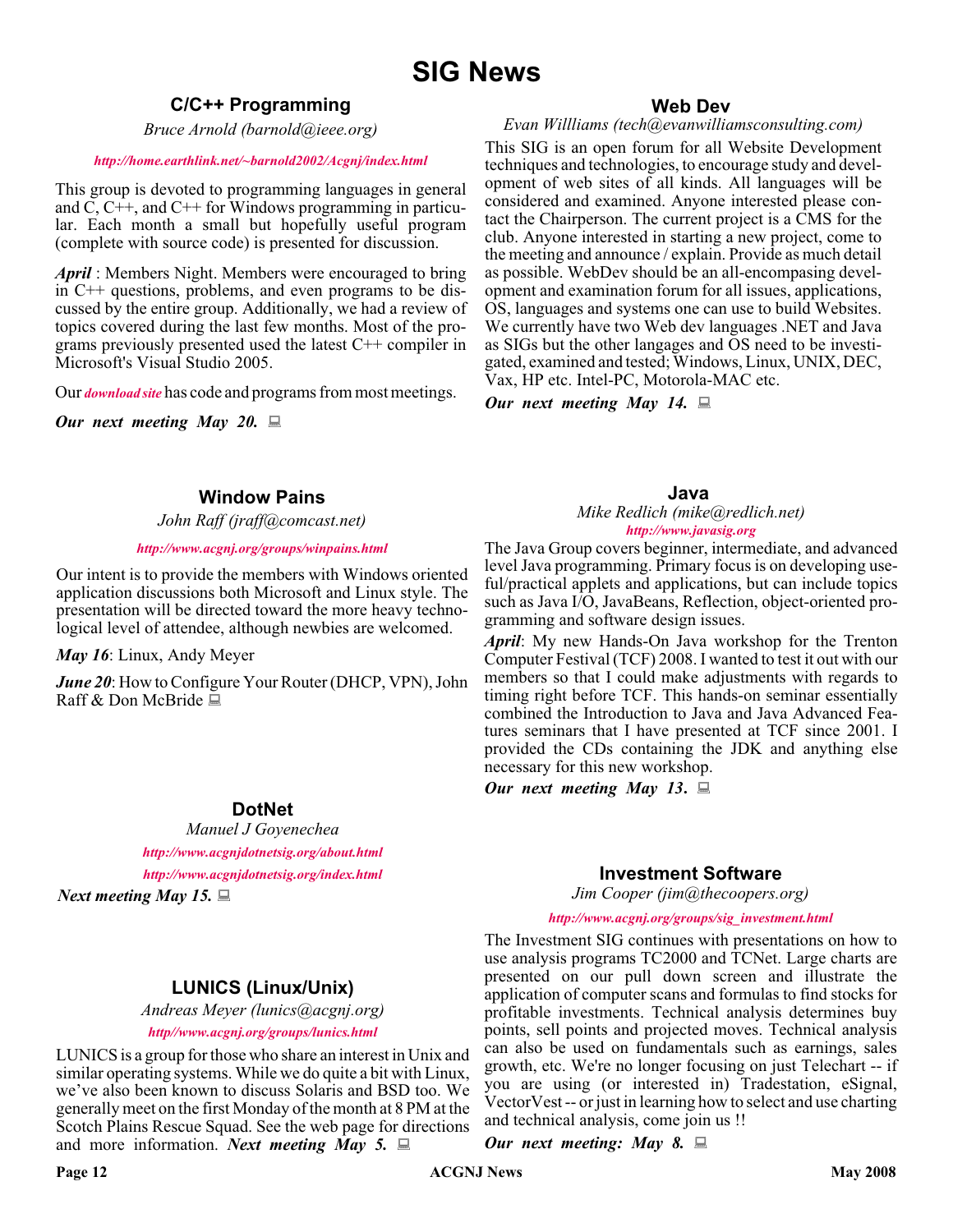# **False Firefox Fix**

*Pim Borman (Swipcug(at)gmail.com), SW Indiana PC Users Group, Inc (http://swipcug.apcug.org/)*

as keyboard shortcuts for common actions. The most important ones I already know, and the obscure ones are not worth the effort remembering. Therefore I would normally not have paid much attention to an article in the January issue of *PC World* by Lincoln Spector about undocumented Firefox tips. What caught my eye was that, according to the author, Firefox is optimized for dial-up connections, and one of the tips concerned changing its settings for broadband.

Firefox has dozens of hidden configuration settings that are not readily available to the ordinary user, for obvious good reasons. They are stored in HTML documents that can be accessed by typing about: config in the address bar of the browser. The article suggests that you back up the configuration file before you fiddle with it, and shows how to do that.

Following the instructions, I turned network pipelining and network proxy pipelining on (set their values to "true"), increased the network pipelining "maxrequests" to 15 (up from 4), and entered a value of 0 for a new integer *nglayout.initialpaint.delay*. After restarting Firefox I tried it out. It seemed to perform with alacrity, although I couldn't *require the permission of the author (see e-mail address* have sworn that it was faster than before.

Usually I don't pay attention to application software tips, such Looking for background information on Firefox configuration, I found a June 2006 article on the *PC World* Web site by the ever knowledgeable Scott Spanbauer on the about: command to access hidden information. Specifically he mentions about: cache that gives access to an enormous file listing the URLs accessed in the past. Handy to find some old data or revisit a Web site without logging on.

> Anyway, Spanbauer's article provided a link to Mozilla's about:config FAQ site (http://find.pcworld. com/53066). I took it from there and found out that the suggested settings to optimize Firefox for broadband were either irrelevant or actually retarding downloads. Turning pipelining on is not always supported by all servers and may therefore cause crashes. The value "maxrequests" has a maximum value of 8; higher values than that default to 8. Setting the delay value too low actually slows down the download; its preferred value is the default 250 milliseconds (about the blink of an eye). So much for helpful tips. I reset the parameters to their original values and left it at that. Don't believe everything you read!

> *This article has been provided to APCUG by the author solely for publication by APCUG member groups. All other uses above).*

# **SIG News**, *continued*

#### **Layman's Forum**

*Matt Skoda (som359@aol.com)*

*<http://www.acgnj.org/groups/laymans.html>*

*We meet on the second Monday of the month* (no meetings in July and August) to discuss issues of interest to novice users or those who are planning to get started in computing. Watch our Web page for updates and announcements.  $\Box$ 

# **Mobile Devices**

*David Eisen (ultradave@gmail.com*

#### *Our next meeting May 21*

# **Genealogy**

*Frank Warren (kb4cyc@webwarren.com)*

#### *<http://www.webwarren.com/kb4cyc/gensig.shtml>*

Genealogy SIG is for genealogists interested in computers and computer users interested in genealogy, and is a forum to assist members in furtherance of both. We meet at 8 PM on the fourth Thursday each month. We do not meet in November or December. In addition to our Web page, we also have an electronic mailing list. Messages to the list should be addressed to *gensig@webwarren.com*. To subscribe, include the line "subscribe gensig" in the body of the message.

*Due to work schedule conflicts, the SIG Leader cannot make the meetings. If anyone else would like to pick up the baton, carry the banner, help the SIG along, please let us know.*

**Main Meeting**

*<http://www.acgnj.org/groups/mainmeet.html>*

*Mike Redlich (mike@redlich.net*)

*May 2*: Dreamweaver, presenter to be announced

*June 6*: Guest speaker Bill Machrone ■

# **FireFox Activity**

*Firefox@acgnj.org*

This SIG is intended to be an open forum for **all** FireFox and Mozilla techniques and technologies, to encourage the study and development of web sites of all kinds. All the browsers will be considered and examined. All are encouraged to "think out of the box" about new web site design. All members and guests are invited to check out the design concepts and voice their opinion. *Next meeting May 19.*

# **NJ Gamers**

*Gregg McCarthy (greggmc@optonline.net)*

*<http://www.NJGamers.com>*

*[www.lanparty.com](http://www.lanparty.com)*

**The next Friday Night Frag will be May 9, 6 p.m. to Saturday 12 noon — 18 hours for 5 bucks!**

BYOC - Bring your own computer

BYOF - Bring your own food.

and if you don't like sitting on metal chairs... BYO chair!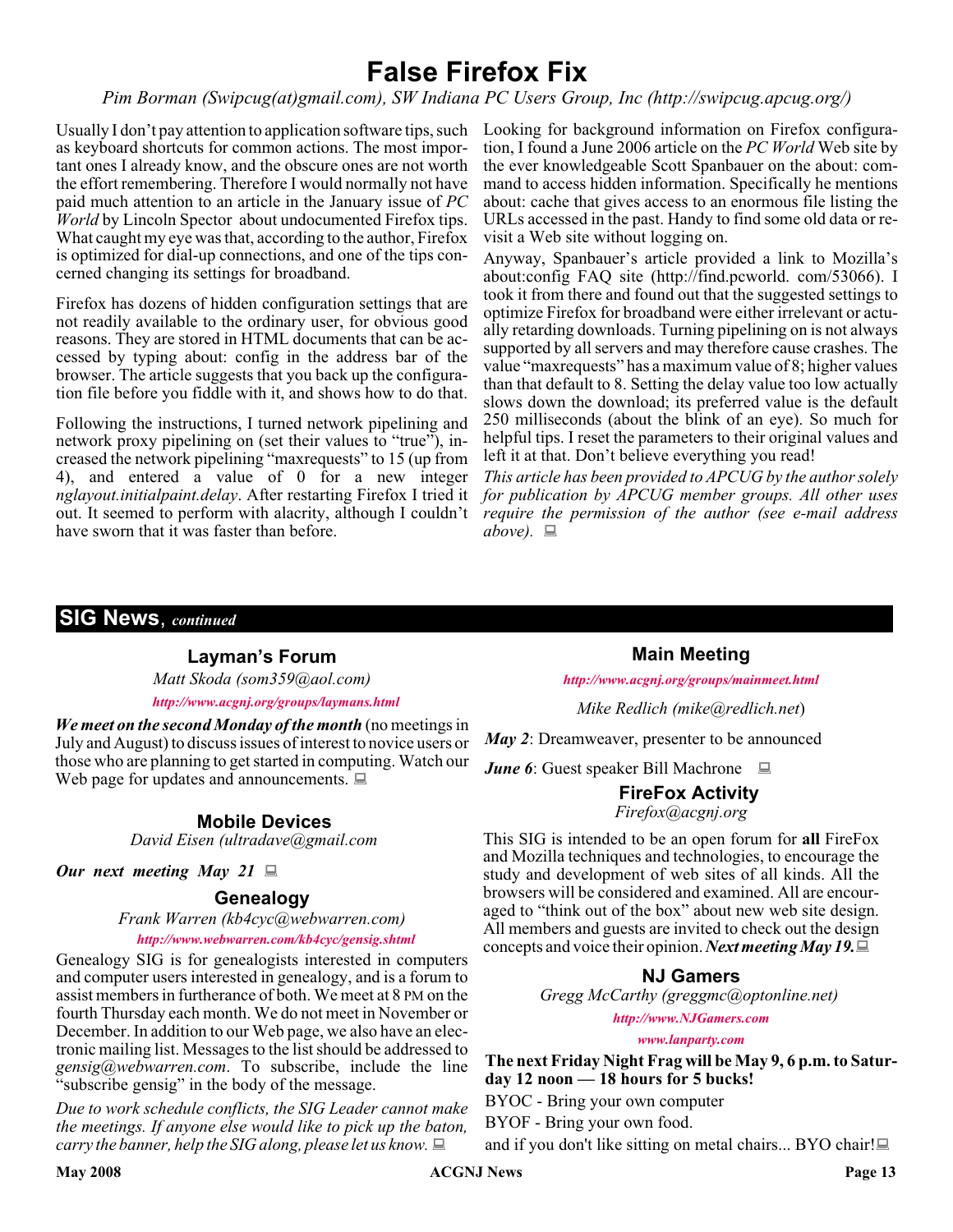# **Guru Corner**

If you need help with any of the technologies listed below, you can call on the person listed. Please be considerate and ca

# **Discount Computer Magazine Price List**

**As described by the DealsGuy**

 $1 \text{ yr}$   $2 \text{ yr}$   $3 \text{ yr}$ 

| ll before 10 PM.             |                          |              |                                                                                                                                                                                            |         |       |       |
|------------------------------|--------------------------|--------------|--------------------------------------------------------------------------------------------------------------------------------------------------------------------------------------------|---------|-------|-------|
|                              |                          |              | <b>Computer Games</b>                                                                                                                                                                      | \$10.95 | 20.95 | 29.95 |
|                              | <b>Software</b>          |              | <b>Computer Gaming World</b>                                                                                                                                                               | 14.95   | 28.95 | 41.95 |
| <b>HTML</b>                  | Mike Redlich             | 908-246-0410 | Computer Shopper1                                                                                                                                                                          | 16.97   | 32.95 | 47.95 |
|                              |                          |              | Dr. Dobbs Journal                                                                                                                                                                          | 15.95   | 30.95 |       |
|                              | Jo-Anne Head             | 908-769-7385 | Mac Addict                                                                                                                                                                                 | 10.97   |       |       |
| ColdFusion                   | Jo-Anne Head             | 908-769-7385 | Mac Home Journal                                                                                                                                                                           | 15.97   | 29.97 |       |
| <b>CSS</b>                   | Frank Warren             | 908-756-1681 | Mac World                                                                                                                                                                                  | 12.95   |       |       |
|                              |                          |              | Maximum PC                                                                                                                                                                                 | 9.95    | 18.95 | 27.95 |
|                              | Jo-Anne Head             | 908-769-7385 | Microsoft System Journal                                                                                                                                                                   | 21.95   | 39.95 |       |
| Java                         | Mike Redlich             | 908-246-0410 | PC Gamer                                                                                                                                                                                   | 12.95   |       |       |
| $C++$                        | <b>Bruce Arnold</b>      | 908-735-7898 | PC Magazine (22/44/66 Issues)                                                                                                                                                              | 25.97   | 48.95 | 68.95 |
|                              | Mike Redlich             | 908-246-0410 | PC World                                                                                                                                                                                   | 16.95   |       |       |
|                              |                          |              | Wired                                                                                                                                                                                      | 6.00    | 12.00 | 17.00 |
| ASP                          | Mike Redlich             | 908-246-0410 | These prices are for new subscriptions and renewals. All or-                                                                                                                               |         |       |       |
| Perl                         | John Raff                | 973-560-9070 | ders must be accompanied by a check, cash or Money Order.<br>Make payable to Herb Goodman, and mail to:                                                                                    |         |       |       |
|                              | Frank Warren             | 908-756-1681 | Herb Goodman, 8295 Sunlake Drive, Boca Raton,                                                                                                                                              |         |       |       |
| XML                          | Mike Redlich             | 908-246-0410 | FL 33496<br>Telephone: 561-488-4465, e-mail: hgoodman@prodigy.net                                                                                                                          |         |       |       |
| Genealogy                    | Frank Warren             | 908-756-1681 |                                                                                                                                                                                            |         |       |       |
| Home Automation Frank Warren |                          | 908-756-1681 | Please allow 10 to 12 weeks for your magazines to start. For<br>renewals you must supply an address label from your pres-<br>ent subscription to insure the correct start of your renewal. |         |       |       |
|                              | <b>Operating Systems</b> |              | As an extra service I will mail a renewal notice about 4                                                                                                                                   |         |       |       |
| Windows 3.1                  | Ted Martin               | 732-636-1942 | months prior to their expiration date. I carry more than 300<br>titles at excellent prices — email for prices. $\Box$                                                                      |         |       |       |
|                              |                          |              |                                                                                                                                                                                            |         |       |       |

# **ACGNJ MEMBERSHIP APPLICATION**

Sign up online at http://www.acguj.org/membershipApplication.html and pay dues with PayPal.

| <b>US/CANADA</b>                                                                                                              | <b>FAMILY OF MEMBER</b> | Dues                                                         | <b>FOREIGN</b> | <b>STUDENT</b> | <b>SENIOR CITIZEN</b> |  |
|-------------------------------------------------------------------------------------------------------------------------------|-------------------------|--------------------------------------------------------------|----------------|----------------|-----------------------|--|
| \$25                                                                                                                          | \$10                    |                                                              | \$55           | \$20           | (Over 65)<br>\$20     |  |
| \$55                                                                                                                          |                         |                                                              |                |                | \$45                  |  |
| Mail this application and your check to:<br>AMATEUR COMPUTER GROUP OF NEW JERSEY, INC., P.0. BOX 135, SCOTCH PLAINS, NJ 07076 |                         |                                                              |                |                |                       |  |
| ■ New Member Renewal ■ Address Change                                                                                         |                         |                                                              |                |                |                       |  |
|                                                                                                                               |                         |                                                              |                |                | Phone                 |  |
|                                                                                                                               |                         |                                                              |                |                | E-Mail                |  |
|                                                                                                                               |                         |                                                              |                |                | URL                   |  |
|                                                                                                                               | \$40<br>City            | (No Newsletter)<br>First Name<br>Mailing Address ___________ | State          |                | Last Name<br>Zip      |  |

What topics would you like to see covered at club meetings?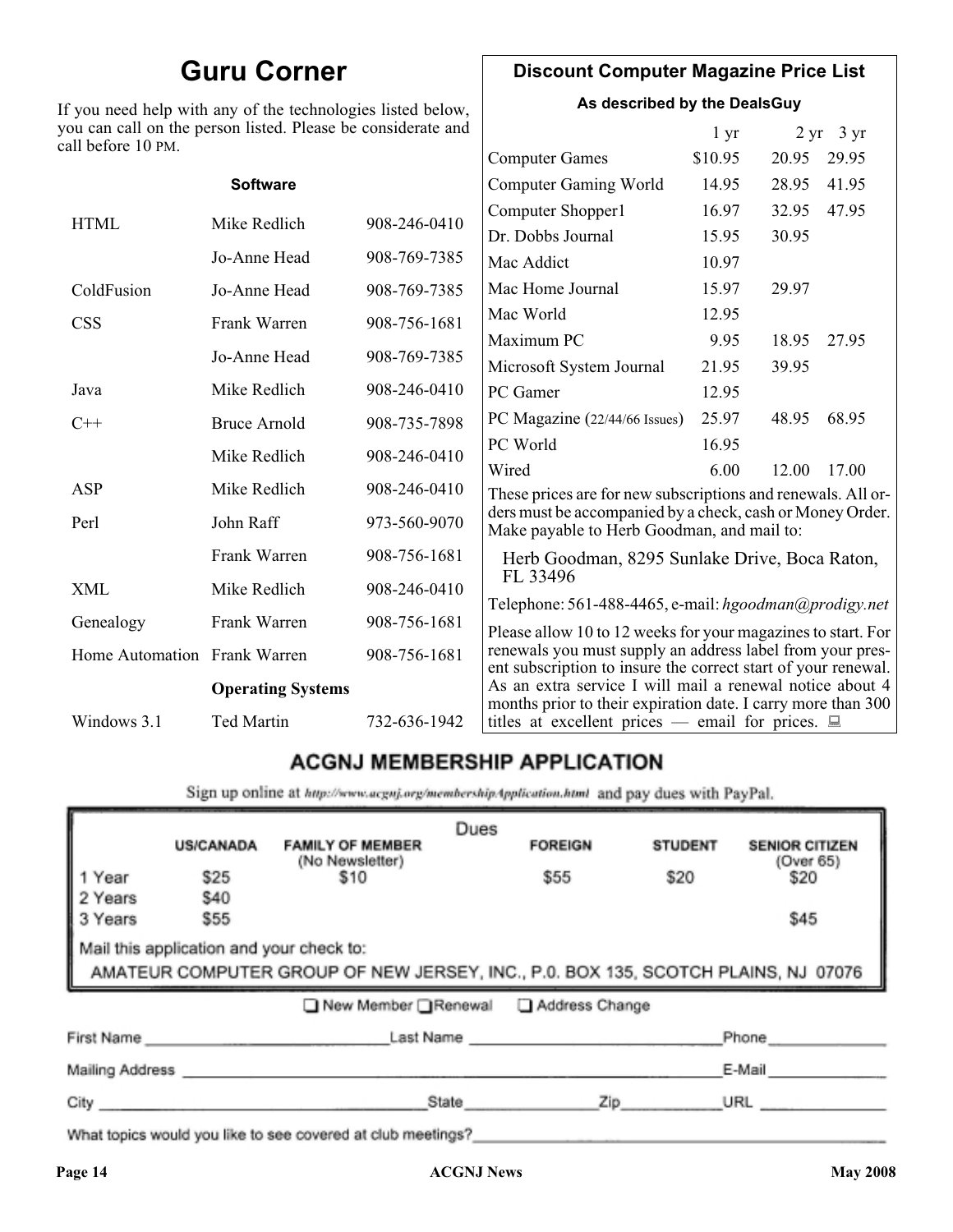| <b>Other Local Computer Groups</b>                                                                                                                         |                                                                                                                                                                                                        |                                                                                                                                                                             |  |  |
|------------------------------------------------------------------------------------------------------------------------------------------------------------|--------------------------------------------------------------------------------------------------------------------------------------------------------------------------------------------------------|-----------------------------------------------------------------------------------------------------------------------------------------------------------------------------|--|--|
| <b>Princeton Macintosh User Group:</b> 7:15 pm 2nd<br>Tuesday, Jadwin Hall, A-10, Washington Rd,<br>Princeton, $(609)$ 252-1163, www.pmug-nj.org           | Linux Users Group in Princeton: 7 pm, 2nd<br>Wednesday, Lawrence Branch Mercer Library,<br>Rt#1 & Darrah Lane, Lawrence NJ<br>http://www.lugip.org                                                     | <b>New York PC:</b> 3rd Thurs, 7 pm, PS 41, 116 W<br>11th St. For info call hotline, (212) 533-NYPC,<br>http://www.nypc.org                                                 |  |  |
| <b>Computer Education Society of Philadelphia:</b><br>Meetings & Workshops at Jem Electronics, 6622<br>Castor Ave, Philadelphia PA. www.cesop.org/         | <b>Brookdale Computer Users Group:</b> 7 pm, 3rd<br>Friday, Brookdale Community College, Bldg<br>MAN Rm 103, Lincroft NJ. (732)-739-9633.<br>www.bcug.com                                              | NJ Macintosh User Group: 8 pm, 3rd Tuesday,<br>Allwood Branch Library, Lyall Rd, Clifton NJ.<br>$(201)$ 893-5274 http://www.njmug.org.                                      |  |  |
| PC User Group of So. Jersey: 2nd Mon., 7 pm,<br>Trinity Presb. Church, 499 Rt 70 E, Cherry Hill,<br>NJ. L. Horn, (856) 983-5360<br>http://www.pcugsj.org   | Hunterdon Computer Club: 8:30 am, 3rd Sat,<br>Hunterdon Medical Center, Rt 31, Flemington NJ.<br>www.hunterdoncomputerclub.org (908)<br>995-4042.                                                      | NY Amateur Computer Group: 2nd Thurs, 7<br>pm, Rm 806 Silver Bldg, NYU, 32 Waverly Pl,<br>NYC http://www.nyacc.org                                                          |  |  |
| <b>Morris Micro Computer Club:</b> 7 pm 2nd Thurs.,<br>Morris County Library, Hanover Ave, Morristown<br>NJ, (973) 267-0871.<br>http://www.morrismicro.com | Central Jersey Computer Club: 8 pm, 4th Fri-<br>day, Rm 74, Armstrong Hall, College of NJ. Rich<br>Williams, (609) 466-0909.                                                                           | NJ PC User Group: 2nd Thurs, Monroe Rm at<br>Wyckoff Public Library, 7 pm. Maureen Shannon,<br>$(201)$ 853-7432, www.njpcug.org                                             |  |  |
| noon Main Meeting, groups 8 am-3 pm. Upper<br>Moreland Middle School, Hatboro PA. (215)<br>764-6338. www.pacsnet.org                                       | <b>Philadelphia Area Computer Society: 3rd Sat, 12 NJ Computer Club: 6:15 pm, 2nd Wednesday ex-</b><br>cept Jul & Aug, North Branch Reformed Church,<br>203 Rt 28, Bridgewater NJ. http://www.njcc.org | <b>Princeton PC Users Group: 2nd Monday,</b><br>Lawrenceville Library, Alt Rt 1 & Darrah Lane,<br>Lawrenceville, Paul Kurivchack (908) 218-0778,<br>http://www.ppcug-nj.org |  |  |

# **Classified**

**FREE TO MEMBERS**. Use our classified ads to sell off your surplus computer stuff. Send copy to Classified, ACGNJ NEWS, P.O. Box 135, Scotch Plains NJ 07076 or e-mail to the editor, *bdegroot@ptd.net*. Classified ads are free to members, one per issue. Non-members pay \$10. Send check payable to ACGNJ Inc. with copy. Reasonable length, please.



# Member of

Personal Computer User Groups

**Radio and TV Programs**

**Computer Radio Show**, WBAI 99.5 FM, NY, Wed. 8-9 p.m.

**Software Review,** The Learning Channel, Saturday 10-10:30 p.m.

**On Computers**, WCTC 1450 AM, New Brunswick, Sunday 1-4 p.m. To ask questions call (800) 677-0874.

**PC Talk**, Sunday from 8 p.m. to 10 p.m., 1210 AM Philadelphia. 1800-876-WPEN, Webcast at *<http://www.pctalkweb.net>*.

#### **MarketPro Shows**

*<http://www.marketpro.com/>*

**May 17 - 18**: NJ Convention Center (Raritan Center)

**May 24 - 25**: Meadowlands Expo Center

*<http://www.apcug.net>*

# **Directions to Meetings at Scotch Plains Rescue Squad, 1916 Bartle Ave., Scotch Plains NJ**

#### **From New York City or Northern New Jersey**

Take Route 1&9 or the Garden State Parkway to US 22 Westbound.

#### **From Southern New Jersey**

Take Parkway north to Exit 135 (Clark). Stay on left of ramp, follow circle under Parkway. Bear right to Central Avenue; follow to Westfield and under RR overpass. Left at light to North Avenue; follow to light in Fanwood. Right on Martine (which becomes Park Ave). Right on Bartle Ave in middle of shopping district.Scotch Plains Rescue Squad (2-story brick) is located on the right. Do not ing. park in the row next to the building — you'll be towed.

#### **From I-78 (either direction)**

Take exit 41 (Scotch Plains); follow signs to US 22. Turn right at mile past Terrill Road and immediately past the overpass. Exit onto light at bottom of hill and use overpass to cross Rt. 22. Follow US 22 Park Avenue South and follow the directions above to the Rescue Westbound directions.

#### **From US 22 Westbound**

Exit at Park Avenue, Scotch Plains after McDonalds on the right, diagonally opposite Scotchwood Diner on the left, immediately before the overpass. After exiting, turn left at the light and use overpass to cross US 22. Bear right at bottom of ramp to continue south on Park Avenue. Turn left at the second light (a staggered intersection). Scotch Plains Rescue Squad (2-story brick) is on the right. Do not park in the row next to the building — you'll be towed. We meet on the second floor, entering by the door at the right front of the build-

#### **From Western New Jersey**

Take US 22 Eastbound to the Park Avenue exit. The exit is about a Squad building.  $\Box$